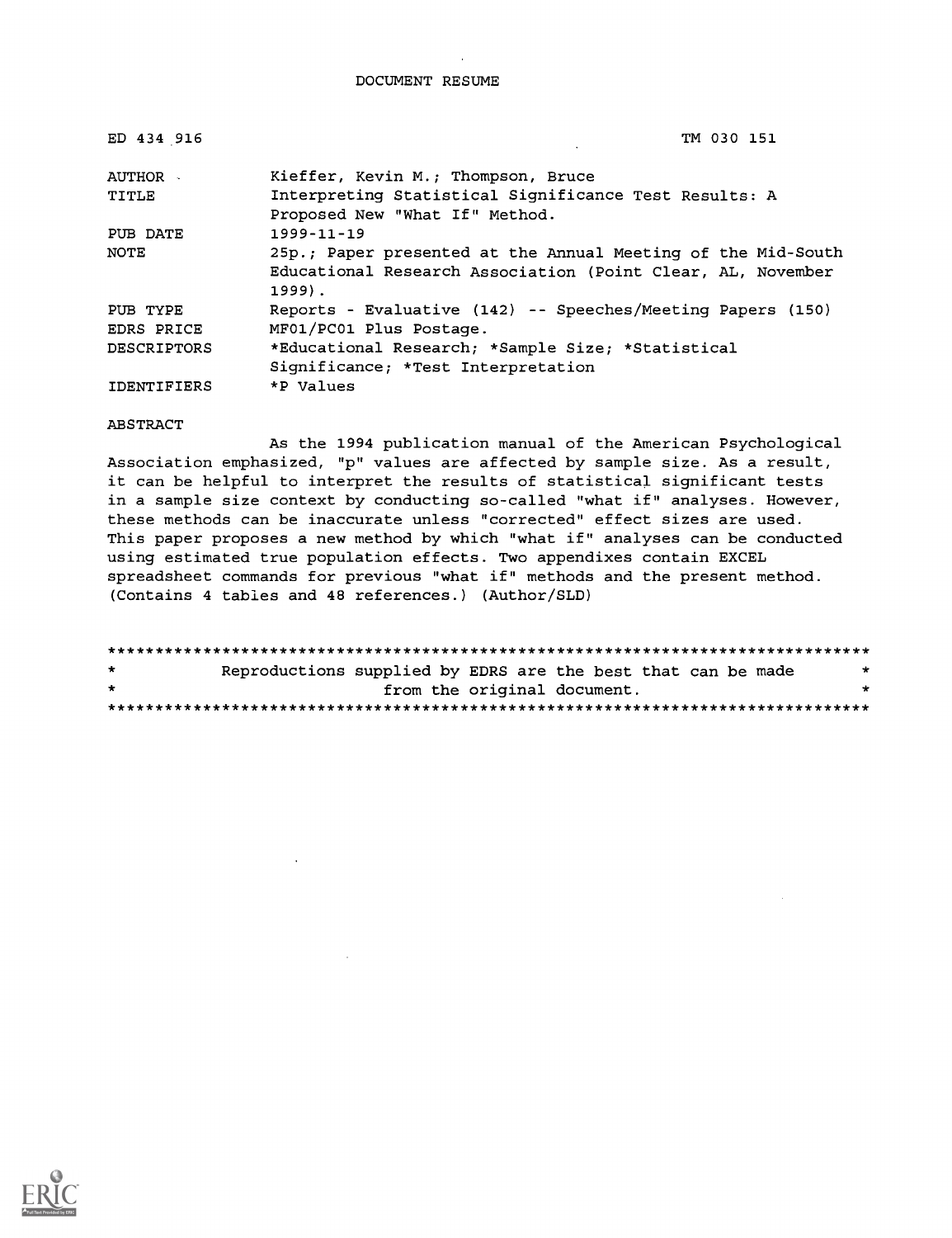msera99.wp1 9/2/99

Ą

Interpreting Statistical Significance Test Results: A Proposed New "What If" Method

Kevin M. Kieffer

Bruce Thompson

Tampa VA Medical Center

Texas A&M University and Baylor College of Medicine

PERMISSION TO REPRODUCE AND DISSEMINATE THIS MATERIAL HAS BEEN GRANTED BY Thom DSO N TO THE EDUCATIONAL RESOURCES INFORMATION CENTER (ERIC)

 $\Delta$ 

والمتحدث والمرابط للمناع

U.S. DEPARTMENT OF EDUCATION<br>Office of Educational Research and Improvement<br>EDUCATIONAL RESOURCES INFORMATION<br>CENTER (ERIC) This document has been reproduced as<br>received from the person or organization originating it.

Minor changes have been made to improve reproduction quality.

Points of view or opinions stated in this document do not necessarily represent official OERI position or policy.

Paper presented at the annual meeting of the Mid-South Educational Research Association, Point Clear, AL, November 19, 1999. The junior author and related reprints may be accessed through Web URL: "http://acs.tamu.edu/-bbt6147/".



TM030151

BEST COPY AVAILABLE  $2^2$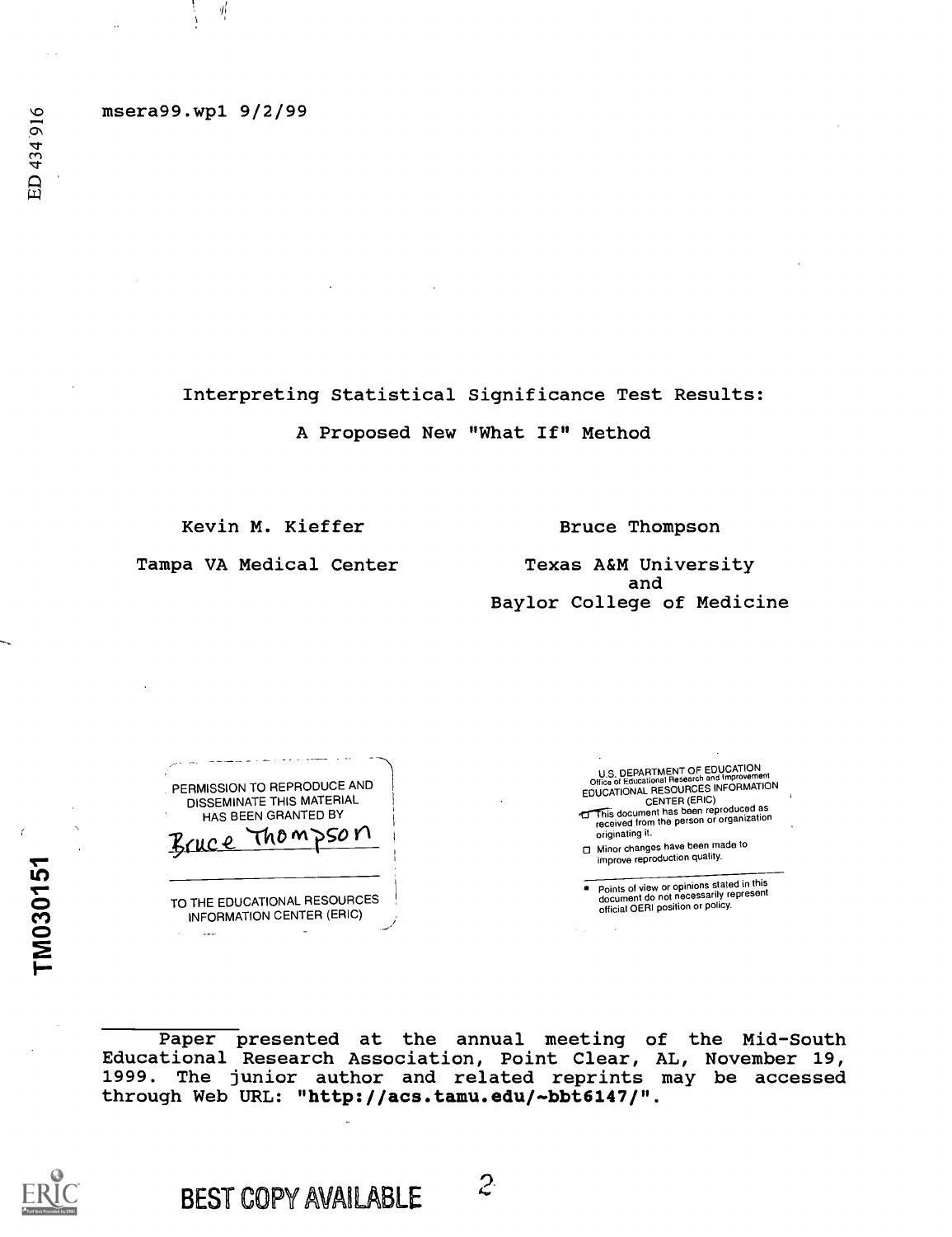# Interpreting Statistical Significance Test Results: A Proposed New "What If" Method

# Abstract

As the 1994 APA publication manual emphasized, p values are affected by sample size. Thus, it can be helpful to interpret the results of statistical significance tests in a sample size context by conducting so-called "what if" analyses. However, these methods can be inaccurate unless "corrected" effect sizes are employed. The present paper proposes a new method by which "what if" analyses can be conducted using estimated true population effects.

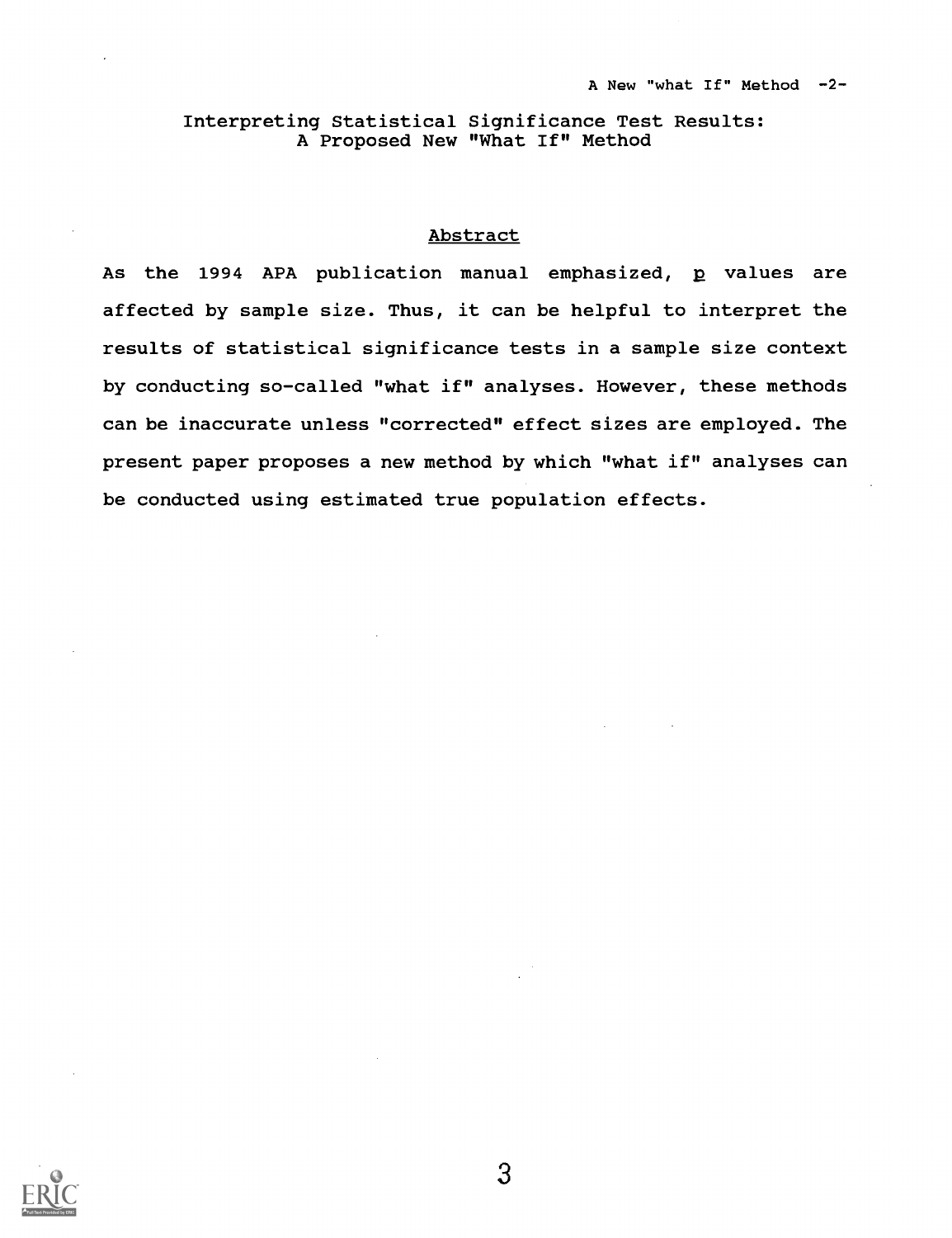A New "What If" Method -3-

A recent empirical study of journals published since 1950 in education, psychology, medicine, and ecology shows a geometric decade-by-decade growth in the number of articles criticizing statistical significance testing (Anderson, Burnham & Thompson, 1999). The related controversy has even led to a special theme issue of the MSERA journal, Research in the Schools (cf. Daniel, 1998; McLean & Ernest, 1998; Nix & Barnette, 1998). Following scheduled debates at the annual meetings of both the American Psychological Association (APA) and the American Psychological Society, in 1996 the APA Board of Scientific Affairs appointed its Task Force on Statistical Inference (Azar, 1997, 1999; Shea, 1996). The wide-ranging, comprehensive and thoughtful report of the Task Force was published in the summer of 1999 in the American Psychologist (Wilkinson & The Task Force on Statistical Inference, 1999) .

In their historical summary dating back to the origins of these tests, Huberty and Pike (in press) provide a thoughtful review of how we got to where we're at as regards statistical tests. Among the recent articles criticizing of statistical testing practices, Cohen (1994), Kirk (1996), Rosnow and Rosenthal (1989), Schmidt (1996), and Thompson (1996) have been especially thoughtful. However, these criticisms are certainly not new (see Boring, 1919). Among the classical criticisms, Carver (1978), Meehl (1978), and Rozeboom (1960) in particular have been widely cited.

Among the more thoughtful works advocating conventional statistical testing, Cortina and Dunlap (1997), Frick (1996), and especially Abelson (1997), have been most influential. A balanced

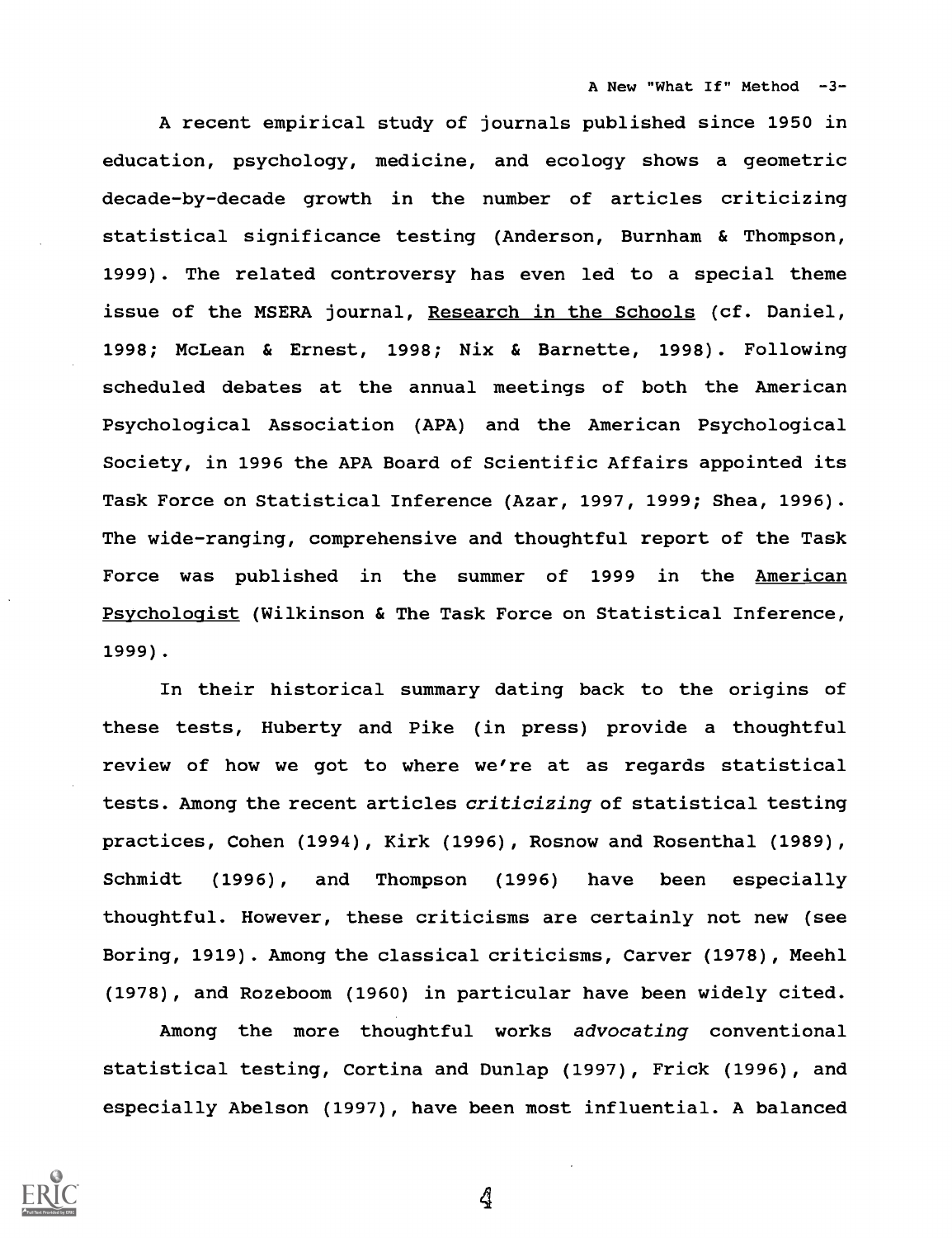and comprehensive treatment of both perspectives is provided by Harlow, Mulaik and Steiger (1997) (for reviews of this book, see Levin, 1998 and Thompson, 1998).

#### Tenor of More Extreme Conclusions

Two quotations may convey the tenor of some of the conclusions of some more extreme critics of statistical tests. Rozeboom (1997) recently argued that

Null-hypothesis significance testing is surely the most bone-headedly misguided procedure ever institutionalized in the rote training of science students... [I]t is a sociology-of-science wonderment that this statistical practice has remained so unresponsive to criticism... (p. 335) And Tryon (1998) recently lamented,

> [T]he fact that statistical experts and investigators publishing in the best journals cannot consistently interpret the results of these analyses is extremely disturbing. Seventy-two years of education have resulted in minuscule, if any, progress toward correcting this situation. It is difficult to estimate the handicap that widespread, incorrect, and intractable use of a primary data analytic method has on a scientific discipline, but the deleterious effects are doubtless substantial...

(p. 796)

Indeed, empirical studies confirm that many researchers do not fully understand the logic of their statistical tests (cf. Mittag,

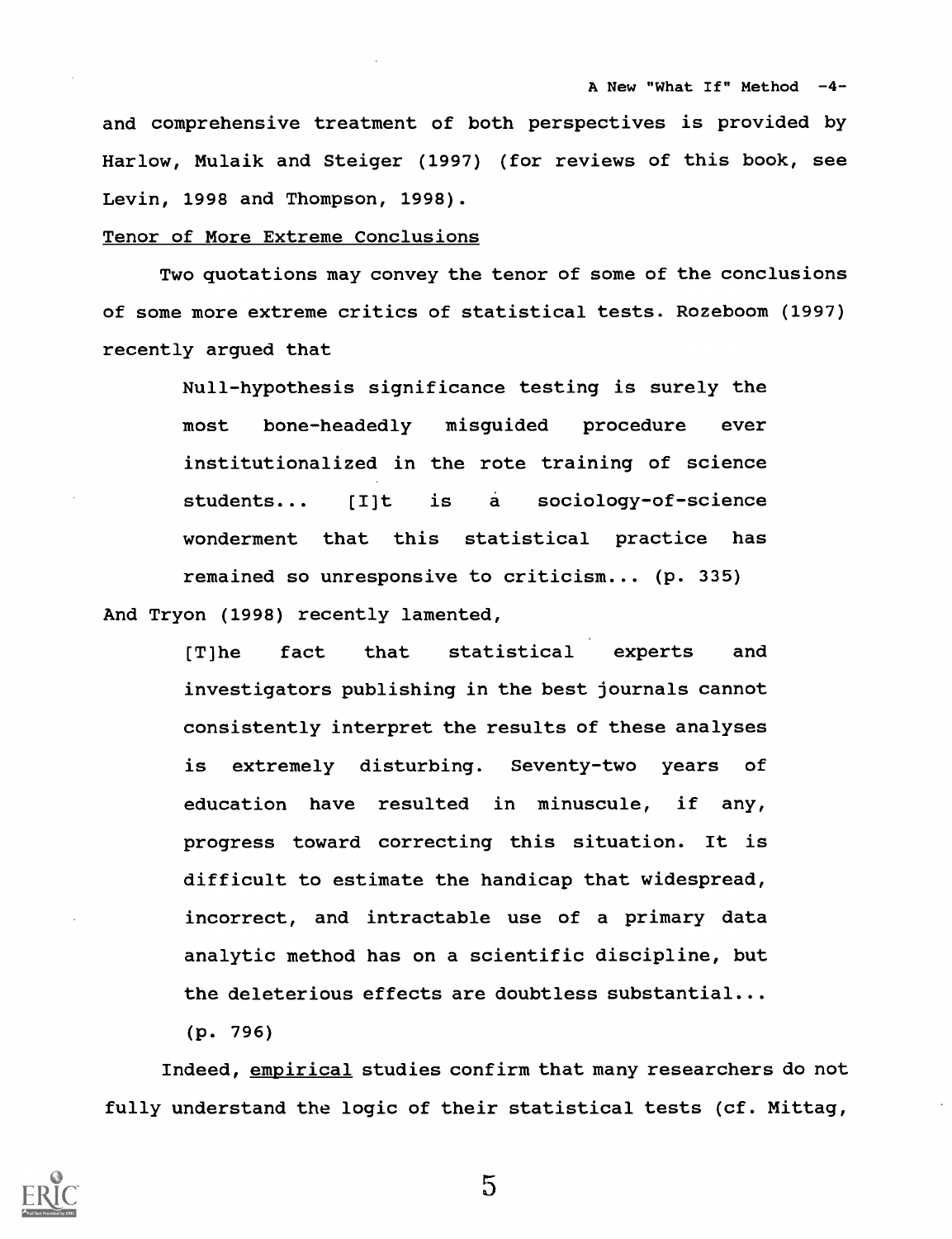1999; Nelson, Rosenthal & Rosnow, 1986; Oakes, 1986; Rosenthal & Gaito, 1963; Zuckerman, Hodgins, Zuckerman & Rosenthal, 1993). Misconceptions are taught even in widely-used statistics textbooks (Carver, 1978).

### Purpose of the Present Paper

The recent fourth edition of the American Psychological Association style manual (APA, 1994) explicitly acknowledged that p values are not acceptable indices of effect:

> Neither of the two types of [statistical significance] probability values reflects the importance or magnitude of an effect because both depend on sample size... You are [therefore] encouraged to provide effect-size information. (APA, 1994, p. 18, emphasis added)

Indeed, the author guidelines for Measurement and Evaluation in Counseling and Development encourage authors

> ...to assist readers in interpreting statistical significance of their results. For example, results may be indexed to sample size. An author may wish to say, "this correlation coefficient would have still been statistically significant even if sample size had been as small as  $\underline{n} = 33$ ," or "this correlation coefficient would have been statistically significant if sample size had been increased to  $n =$ 138." (Association for Assessment in Counseling, 1994, p. 143)

Thompson (1989a, 1989b) proposed methods for conducting such "what

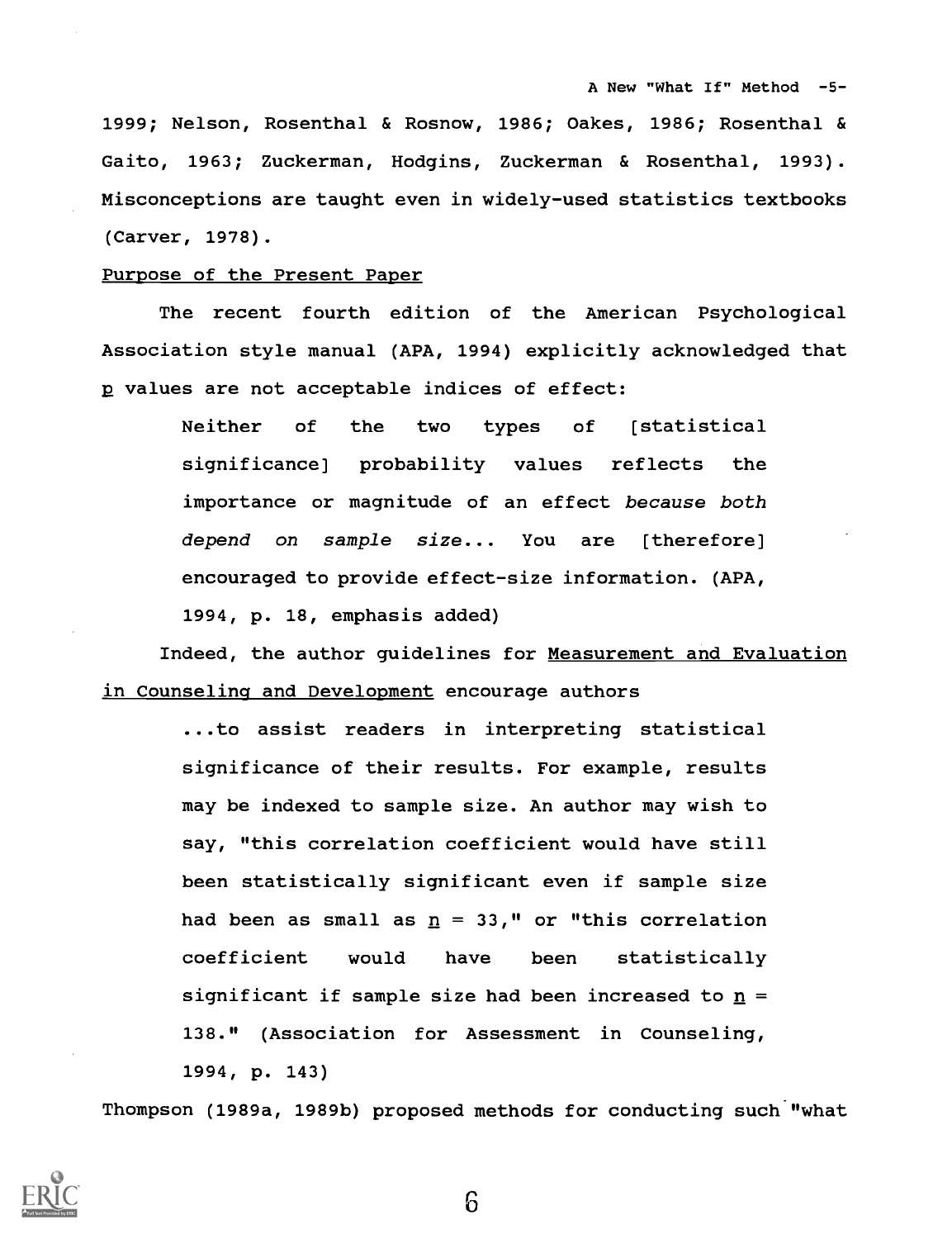if" analyses, which help researchers interpret their results by considering the extent to which sample size (as against effect size) yielded statistical significance.

The purpose of the present paper is to propose a new method for conducting such "what if" analyses to augment the conventional use of statistical significance tests. It will momentarily be noted that the methods previously proposed (Thompson, 1989a, 1989b) have some serious weaknesses, which the new proposed methods address and overcome.

# Sample Size Influences

When "nil" null hypotheses (see Cohen, 1994) are used, the null will always be rejected at some sample size. There are infinitely many possible sample effects (Kirk, 1996), and therefore the probability of obtaining an exactly zero sample effect, as specified by a "nil" null, is infinitely small. That is, because probability equals the given occurrence divided by the total number of occurrences, given that the denominator is infinite, the probability is infinitely small. Therefore, given a "nil" null, and a non-zero sample effect, the null hypothesis will always be rejected at some sample size!

As Hays (1981) emphasized, "virtually any study can be made to show significant results if one uses enough subjects" (p. 293). This means that

> Statistical significance testing can involve a tautological logic in which tired researchers, having collected data from hundreds of subjects, then conduct a statistical test to evaluate whether

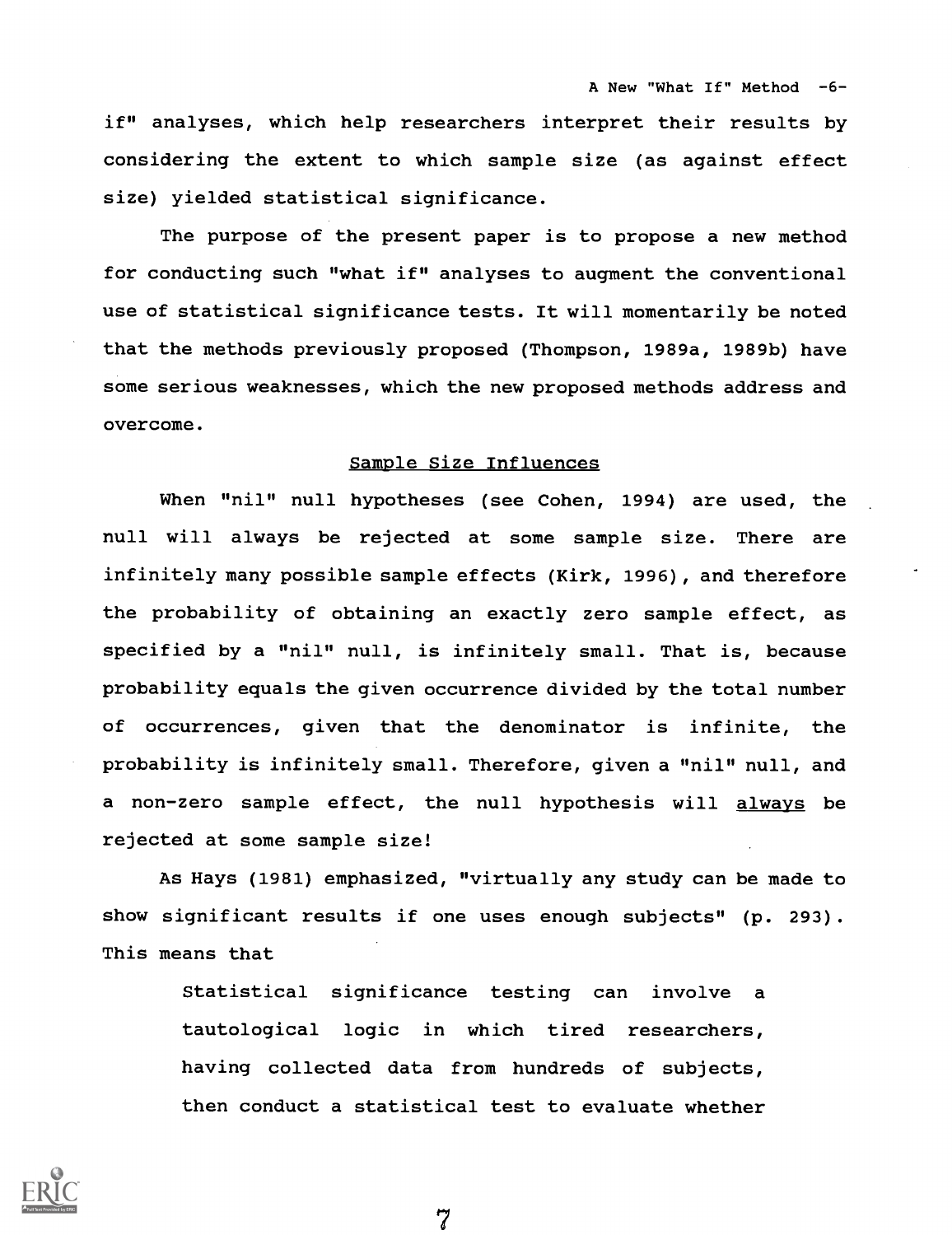there were a lot of subjects, which the researchers already know, because they collected the data and know they're tired. (Thompson, 1992, p. 436)

Certainly this dynamic is well known, even though its influence is just as widely underestimated. Table 1 illustrates how sample size impacts  $p_{CALCULATED}$  values for a hypothetical one-way four-level ANOVA study (or, alternatively, a regression study involving three predictor variables). These results involve an eta<sup>2</sup>  $(\eta^2)$  value, 13.8%, that Cohen (1988, pp. 26-27) characterized as "large" as regards result typicality.  $[In an ANOVA eta<sup>2</sup> is the$ percentage of variance in the dependent variable that can be predicted with knowledge of the participants' memberships in the study's groups or design cells.]

# INSERT TABLE 1 ABOUT HERE.

More to the point, statistical significance testing with "nil" null hypotheses is arguably irrelevant either when (a) sample size is very large or (b) effect size is very large. Table 2 presents illustrative results here for the Pearson product-moment correlation coefficient (including bivariate reliability or validity coefficients). The first three effect sizes were those characterized by Cohen (1988, pp. 24-27) as "low," "medium," and "large," as regards result typicality.

# INSERT TABLE 2 ABOUT HERE.

More than 60 years ago, Berkson (1938) wrote an article titled, "Some difficulties of interpretation encountered in the

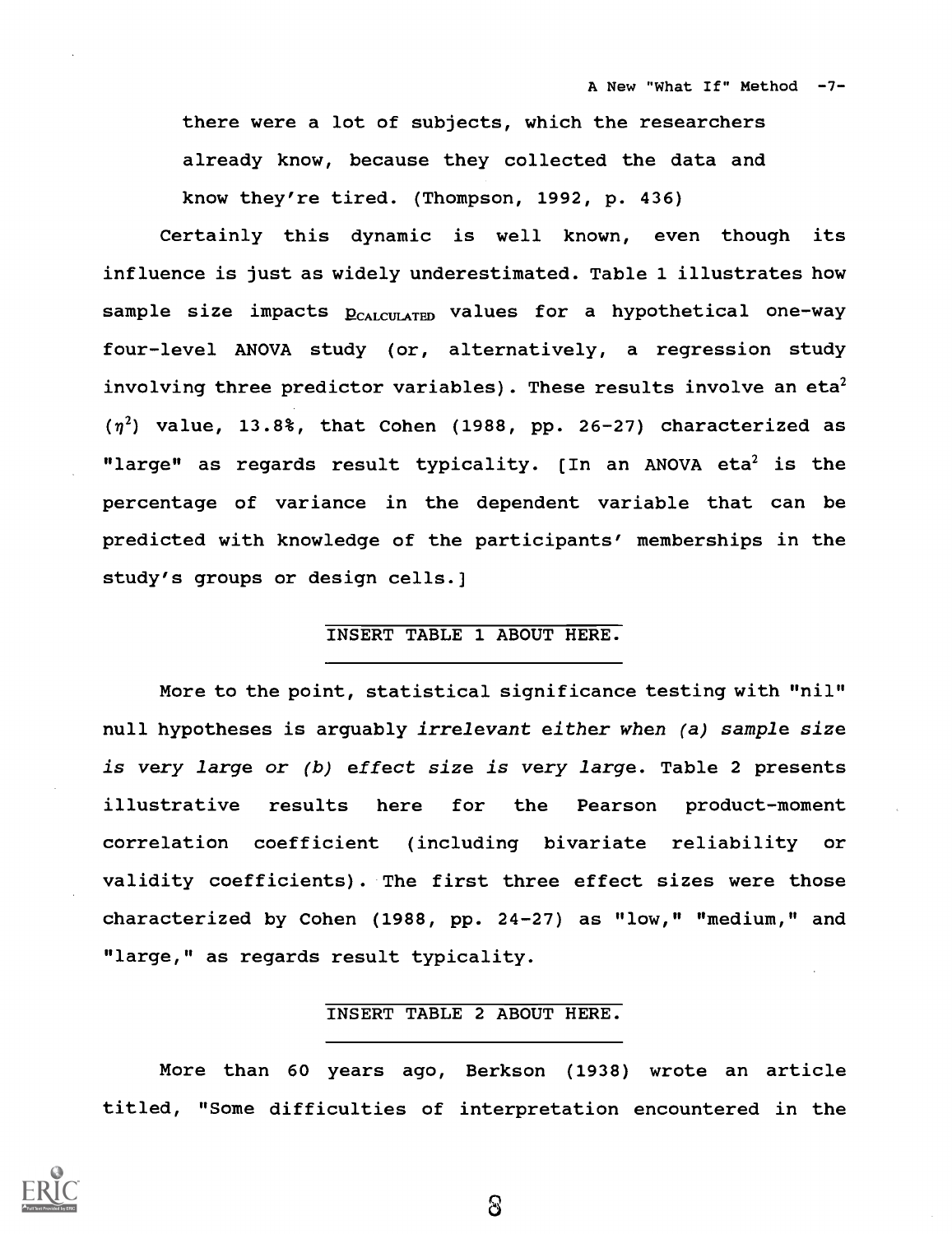A New "What If" Method -8 application of the chi-square test." He noted that when working with data from roughly 200,000 people,

> an observant statistician who has had any considerable experience with applying the chi-square test repeatedly will agree with my statement that, as a matter of observation, when the numbers in the data are quite large, the P's tend to come out small... [W]e know in advance the P that will result from an application of a chi-square test to a large sample... But since the result of the former is known, it is no test at all! (pp. 526-527)

Some 30 years ago, Bakan (1966) reported that, "The author had occasion to run a number of tests of significance on a battery of tests collected on about 60,000 subjects from all over the United States. Every test came out significant" (p. 425). Shortly thereafter, Kaiser (1976) reported not being surprised when many substantively trivial factors were found to be statistically significant when data were available from 40,000 participants.

Particularly egregious is the use of "nil" nulls to test measurement hypotheses, where wildly non-nil results are both anticipated and demanded. As Abelson (1997) explained,

> And when a reliability coefficient is declared to be nonzero, that is the ultimate in stupefyingly vacuous information. What we really want to know is whether an estimated reliability is .50'ish or .80'ish. (p. 121)

Thus, Table <sup>2</sup> also illustrates that reliability or validity

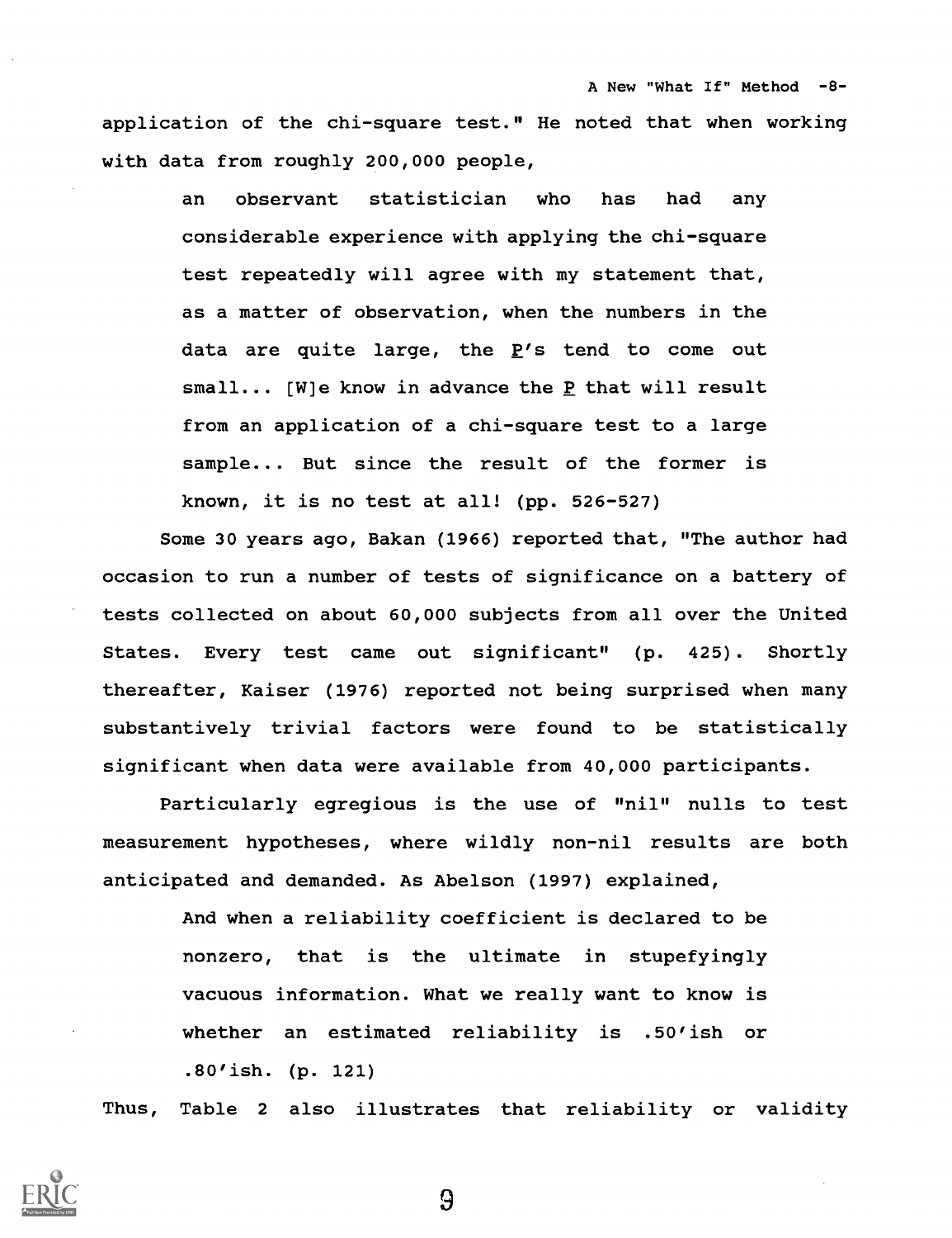coefficients of this magnitude will be statistically significant even with  $n'$ s as small as four or five people.

# The Old "What If" Method

Table 3 illustrates the use of the "what if" method described by Thompson (1989a, 1989b). In this method certain values are taken as fixed (presented in bold in the table). The table presumes a regression study involving two predictor variables (df $_{EXPLAMENT}$  = 2) and n=40. The first three rows in the table present hypothetical results from this study.

Then the sample size is varied, assuming a fixed effect size (e.g.,  $R^2$ , eta<sup>2</sup>). [The tabled results here could equally well be viewed as a three-level one-way ANOVA problem (df<sub>EXPLAINED</sub> =  $\underline{k-1}$  = 2), because  $R^2$  = SOS<sub>EXPLAINED</sub> / SOS<sub>TOTAL</sub>, but also eta<sup>2</sup> = SOS<sub>EXPLAINED</sub> /  $SOS<sub>TOTAL</sub>$ . In the Table 3 example, given the design and a fixed variance-accounted-for effect size of 10.0%, the effect size becomes statistically significant ( $\alpha$ =.05) when n goes from 59 to 60. These analyses can be easily conducted using a microcomputer spreadsheet such as Excel; Appendix A presents the commands.

#### INSERT TABLE 3 ABOUT HERE.

#### A New Proposed Method

#### "Corrected" vs "Uncorrected" Effect Sizes

"Classical" statistical methods (e.g., ANOVA, regression) use the statistical theory called "ordinary least squares." This theory optimizes the fit of the synthetic/latent variables (e.g.,  $\hat{Y}$ ) to the observed/measured outcome/response variables (e.g.,  $\underline{Y}$ ) in the sample data, and capitalizes on all the variance present in the

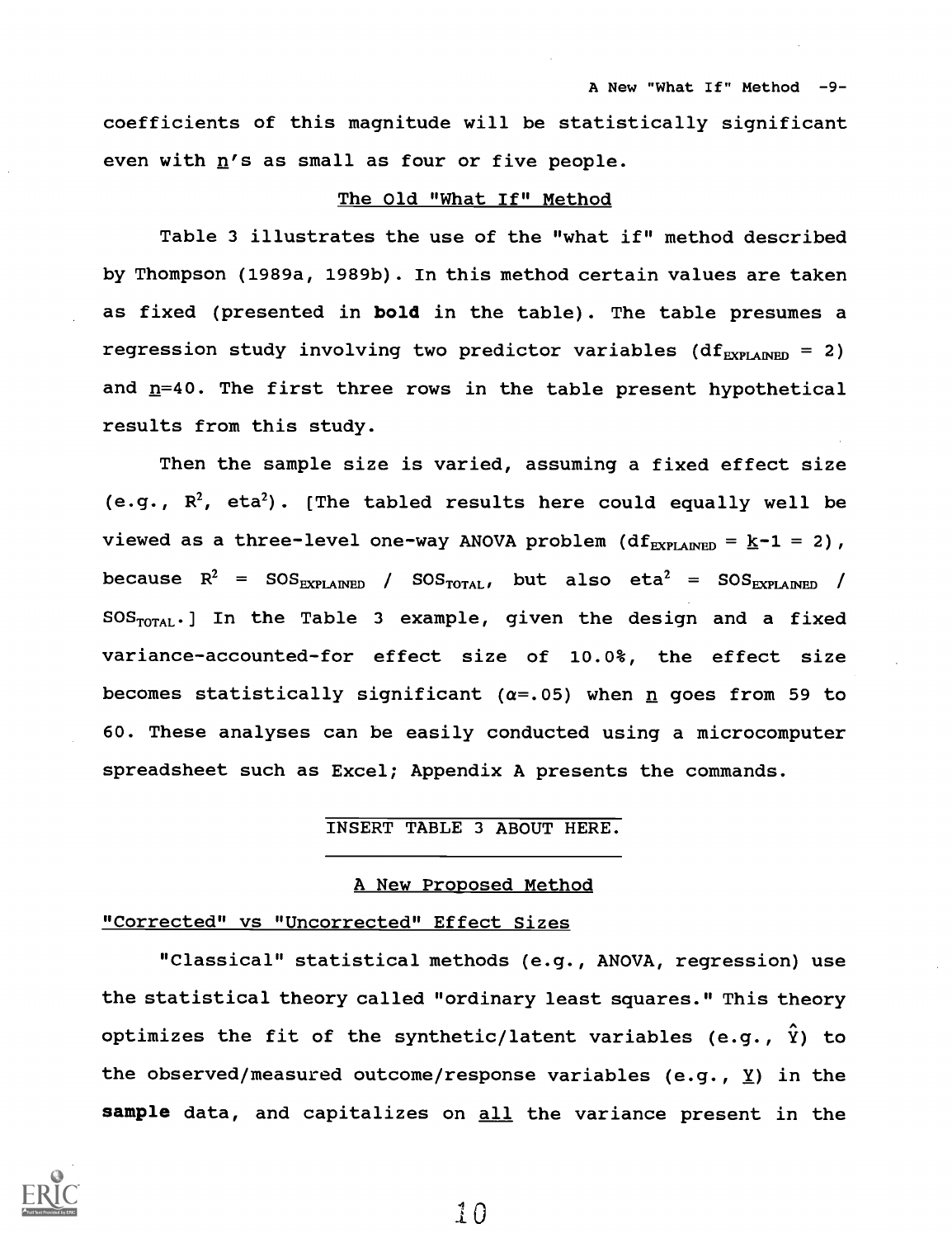A New "What If" Method -10-

observed sample scores, including the "sampling error variance" that it is idiosyncratic to the particular sample. Because sampling error variance is unique to a given sample (i.e., each sample has its own sampling error variance) , "uncorrected" variance-accountedfor effect sizes (e.g.,  $R^2$ , eta<sup>2</sup>) somewhat overestimate the effects that would be replicated in either (a) the population or (b) a future sample.

However, statistical theory can be invoked to estimate the extent of overestimation (i.e., positive bias) in the sample variance-accounted-for effect size estimate. [Note that "corrected" estimates are always less than or equal to "uncorrected" values.] The difference between the "uncorrected" sample (e.g.,  $R^2$ , eta<sup>2</sup>) and "corrected" population (e.g., "adjusted  $R^{2}$ ", Hays' omega<sup>2</sup> ( $\omega^{2}$ )) variance-accounted-for effect sizes is called "shrinkage." That is, these "corrected" effect size estimates are estimates of the effect size in the population.

For example, for regression the "corrected" effect size "adjusted  $R^{2n}$  is automatically provided by most statistical packages, even without being requested. This correction is due to Ezekiel (1930), although the formula is often incorrectly attributed to Wherry (Kromrey & Hines, 1996):

 $1 - ((n - 1) / (n - y - 1)) \times (1 - R^2)$ ,

where  $n$  is the sample size and  $y$  is the number of predictor variables. For example, if  $p = 60$ , and there are six predictor variables in a regression analysis for which  $R^2 = 50.08$ , "adjusted  $R^2$ "

 $= 1 - [(n - 1) / (n - v - 1)] * (1 - R^2)$ 

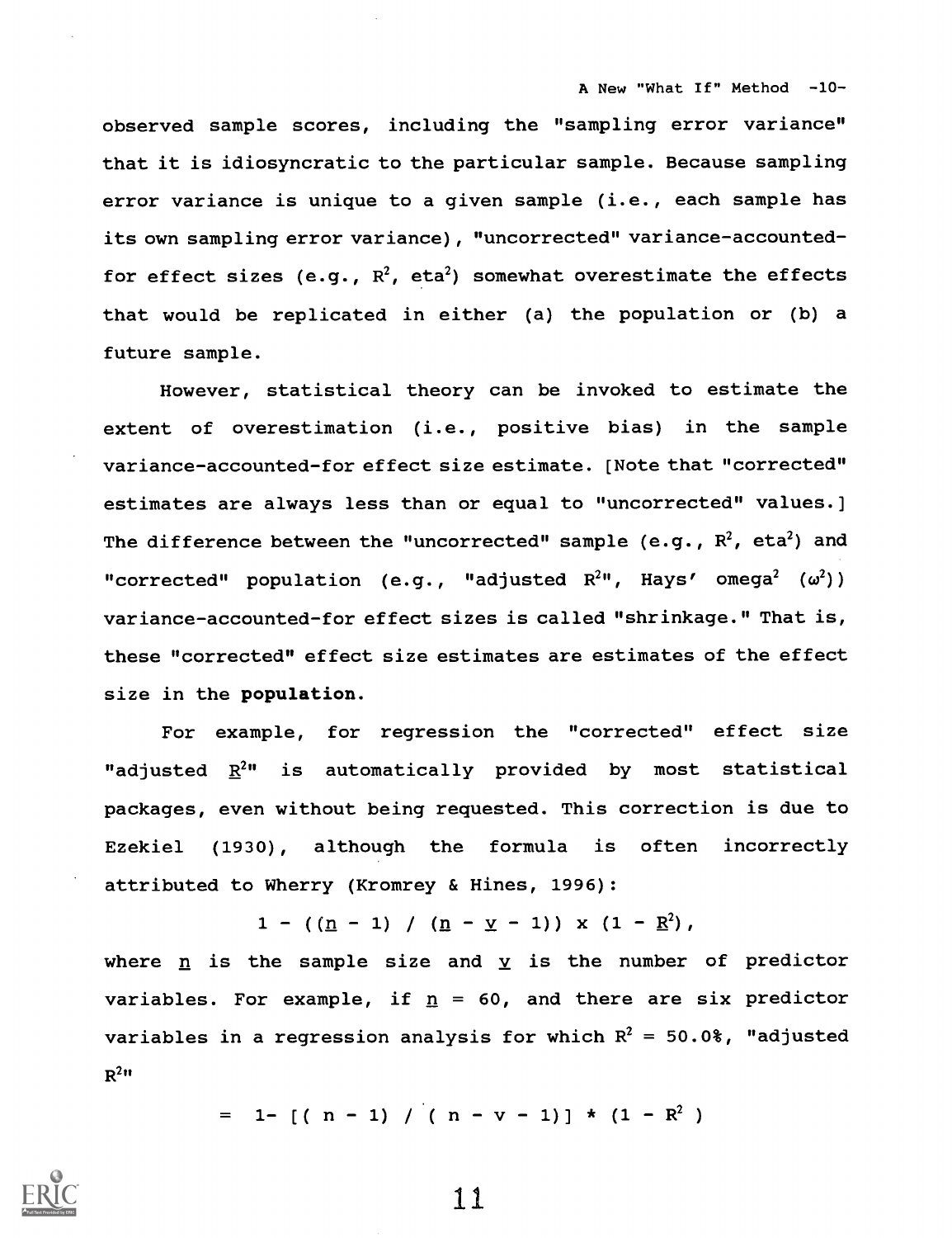```
[(60 - 1) / (60 - 6 - 1)] * (1 - .5)<br>[ (59 ) / (60 - 6 - 1) ] * (1 - .5)59 ) / (60 - 6 -
= 1- [( 59 ) / ( 53 )] * (1 - .5 )<br>= 1- [( 59 ) / ( 53 )] * ( .5 )<br>= 1- [ 1.113 ] * ( .5 )<br>= 1- 0.556
     .44339 = 44.3%
```
The "adjusted  $R^{2n}$  formula can also be equivalently expressed as:

$$
\underline{R}^2 - ((1 - \underline{R}^2) \times (\underline{V} / (n - \underline{V} - 1))) .
$$

In the ANOVA case, the analogous  $\omega^2$  can be computed using the formula due to Hays (1981, p. 349):

 $(SS_{BETWERN} - (k - 1) \times MS_{WITHN}) / (SS_{TOTAL} + MS_{WITHN}),$ 

where  $k$  is the number of groups.

#### Problem with the Previous (Thompson, 1989a, 1989b) Method

The previously proposed "what if" methods (Thompson, 1989a, 1989b), as illustrated in Table 3, are problematic in that they are conducted in the metric of the sample (i.e., an "uncorrected" effect size) rather than in the metric of the population from which all samples are ostensibly drawn (i.e., a "corrected" effect size). Put differently, the previous methods do not take into account that the amount of sampling error (and therefore the positive bias in the "uncorrected" effect size) will change as sample size itself changes.

# Proposed Alternative "What If" Method

The alternative "what if" analytic method proposed here invokes the "corrected" estimate of the population effect size as the metric for exploring sample size influences. This analysis is illustrated in Table 4 using the same research design and results presumed in the first three rows of Table 3. Appendix B presents

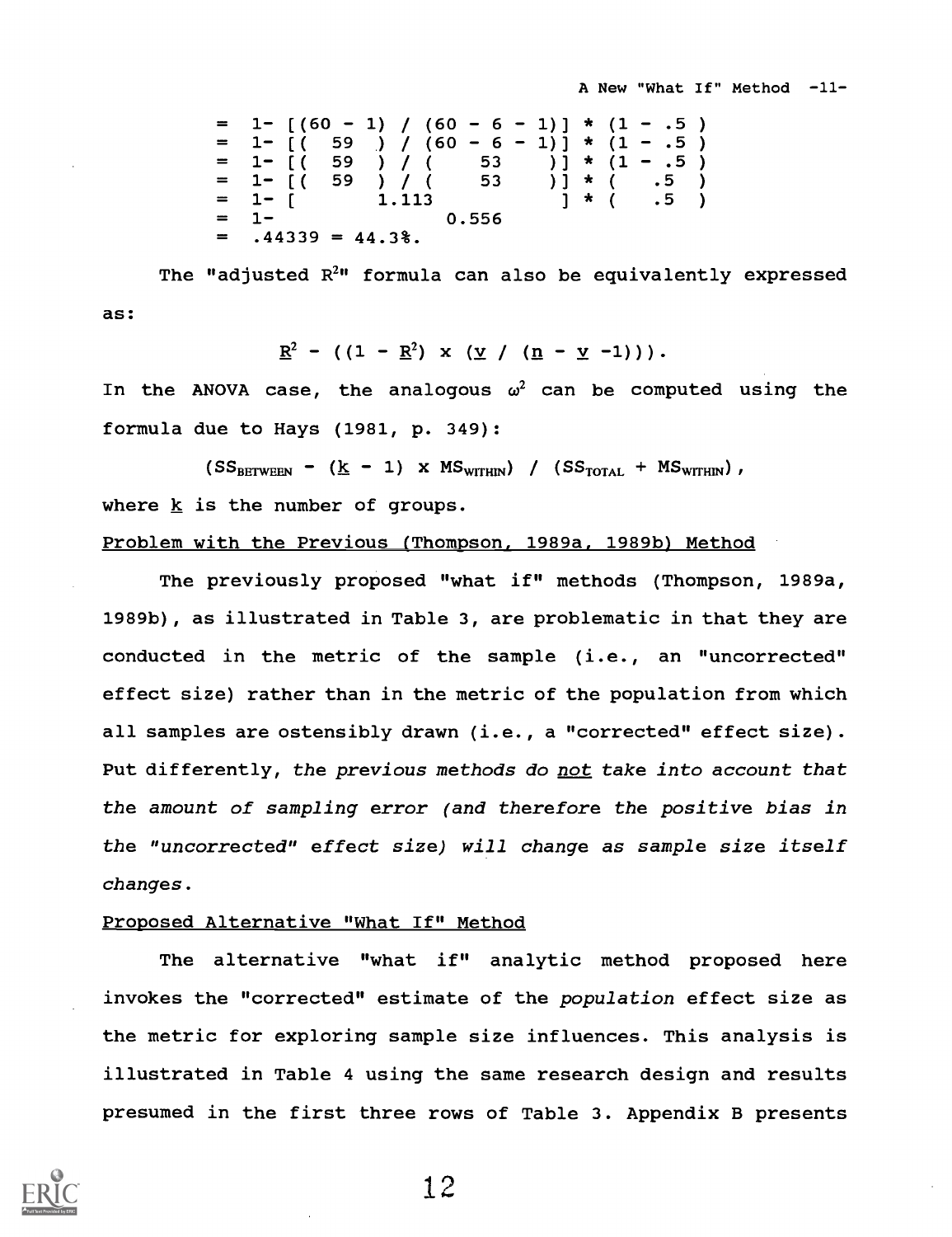the spreadsheet commands that readily implement the proposed analyses.

# INSERT TABLE 4 ABOUT HERE.

In these analyses "adjusted  $R^{2n}$  (or omega<sup>2</sup>) is taken as fixed, while  $R^2$  (or eta<sup>2</sup>) changes along with sample size variations.  $R^2$  can be solved for, given "adjusted  $R^2$ ," by algebraically rearranging the Ezekiel (1930) correction formula. If, for example, "adjusted  $R^{2n}$  $= 44.3\%$ ,  $n = 60$ , and there are six regression predictor variables, ("uncorrected")  $R^2$ 

| = 1- $[-1 \star [(Adj \ R^{2} - 1) / [(n - 1) / (n - v - 1) ] ]$ |         |        |     |
|------------------------------------------------------------------|---------|--------|-----|
| $= 1-[-1*[(.4433 -1) / [(60 -1) / (60 - 6 -1) ] ]$               |         |        |     |
| $= 1 - [-1 \times [(.4433 - 1) / [(60 - 1) / (-53) ] ]$          |         |        |     |
| = 1-[-1*[(.4433 - 1) / [( 59 ) / ( 53 )]]]                       |         |        |     |
| $= 1 - [-1 \times [(--.556)) / [(-59)) / ($                      |         | 53 )]] |     |
| $= 1 - [-1 \star [(--.556)) / [$                                 |         | 1.113  | -11 |
| $= 1 - [-1]$                                                     | $- 0.5$ |        | ננ  |
| $= 1 - 1$                                                        | .5      |        |     |
| $= .5 = 50.0$ %.                                                 |         |        |     |

# **Discussion**

The illustrative results presented in Tables 3 and 4 make clear how different can be the results from the two "what if" analytic strategies. In the illustrations, a researcher obtains a squared multiple correlation coefficient  $(R^2)$  of 10.0% in a hypothetical study involving two predictor variables and 40 participants.

Using the classical "what if" analyses proposed by Thompson (1989a, 1989b), this unadjusted effect size for this design becomes statistically significant ( $\alpha = .05$ ) when n goes from 59 to 60, as reported in Table 3. However, for the same design, using what is suggested here is the more accurate new proposed "what if" analytic

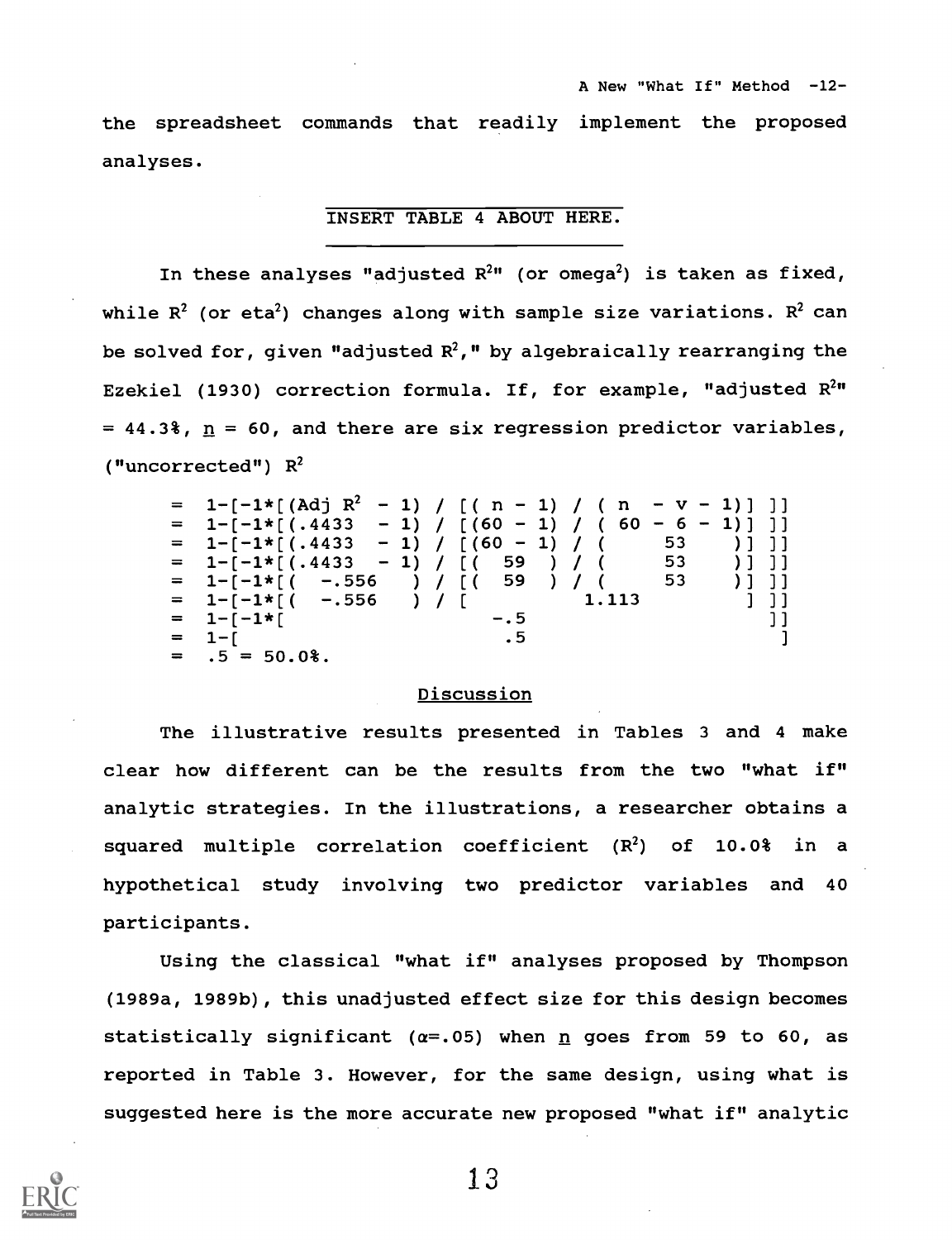strategy, the results become statistically significant ( $\alpha = .05$ ) when n goes from 121 to 122, as reported in Table 4.

# Applicability with Results that Were Originally Significant

The previous discussion has involved a hypothetical research scenario in which the original results were not statistically significant. However, it is emphasized that the proposed strategy is not limited to use with results that were originally nonsignificant.

The proposed strategy can be just as useful with results that were originally statistically significant, just as the previous "what if" methods could also be employed with just such results (Thompson, 1989a, 1989b). As the author guidelines for Measurement and Evaluation in Counseling and Development note, for example,

> An author may wish to say, "this (statistically significant] correlation coefficient would have still been statistically significant even if sample size had been as small as  $\underline{n} = 33$ "... (Association for Assessment in Counseling, 1994, p. 143)

### Benefits of "What If" Analyses

Use of these "what if" methods may prevent authors with large sample sizes from overinterpreting their small effects, once they see that the small effects would no longer have been statistically significant with even only a slightly smaller sample size. Conversely, researchers with large effects will be even more confident in interpreting their results if they note that their observed effects would still have been statistically significant even if they had had an appreciably smaller sample size.

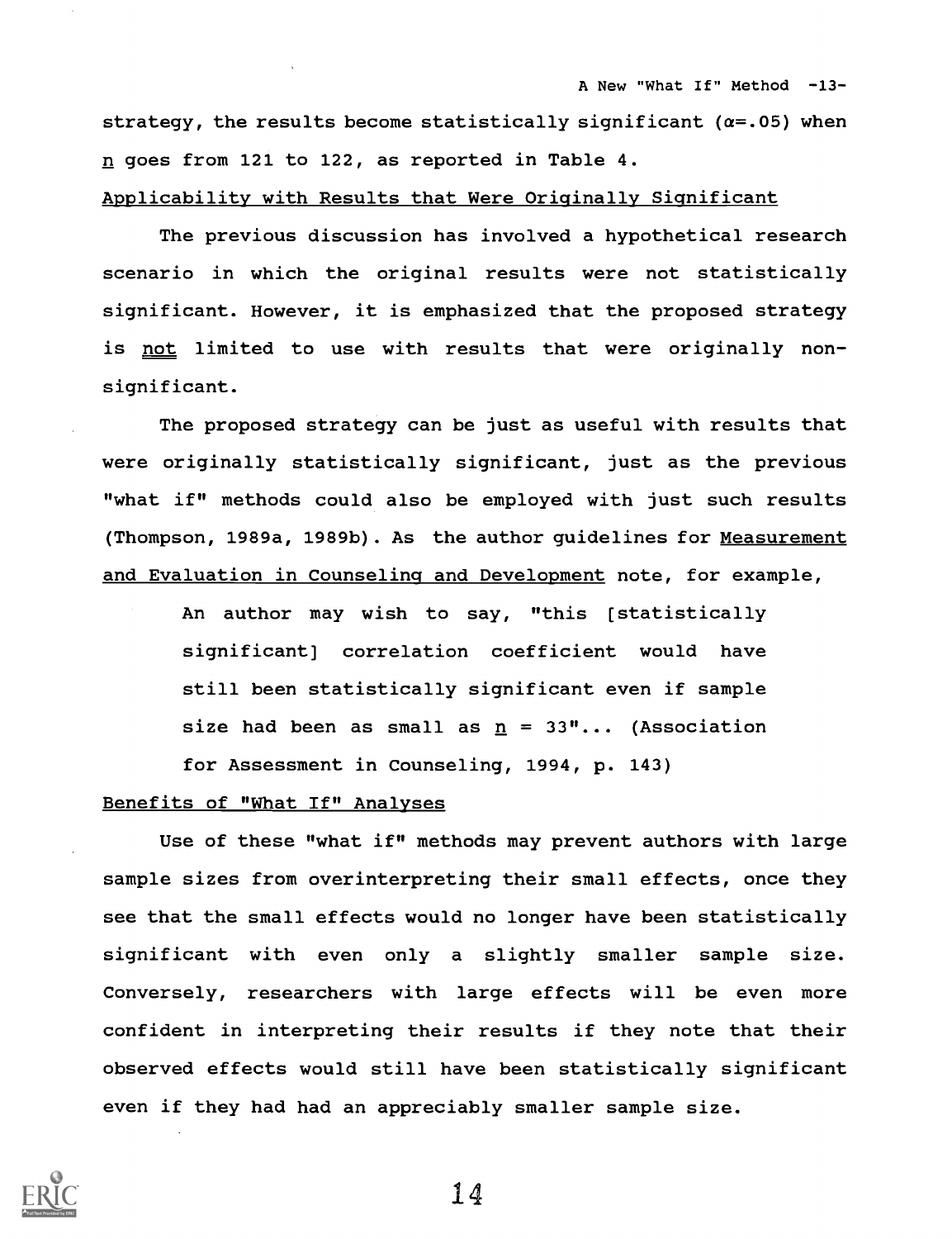# Example Applications for Recently Published Articles

Small sample size, small effect size. Lightsey and Christopher (1997) conducted a study of what variables predicted variability in the depression of 60 participants. For example, they reported that thinking positive thoughts had an  $r^2$  effect size of 5%. The result was not statistically significant  $(\alpha = .05)$ .

However, a "what if" analysis of the results, given the design, and using the proposed methods and the appended spreadsheet commands, indicated that the result would have been statistically significant if only 2 more people had participated in the study, assuming that the effect size would then be roughly the same. The proposed "what if" analysis suggests that the result may still be noteworthy, and remind us that "surely, God loves the .06 nearly as much as the .05" level of statistical significance (Rosnow & Rosenthal, 1989, p. 1277).

Large Effect Size. In a study of 195 womens' perceptions of counselors with one of three different orientations as regards feminism, Hackett, Enns and Zetzer reported a three-level one-way ANOVA result for which the  $F_{CAICUTATED}$  value was 121.74 (df = 2, 192). By employing the proposed new methods and appended spreadsheet commands, it was determined that the  $eta^2$  value for this result was 55.9%, while the adjusted effect size was 55.2%.

This effect size is several times larger than the effect size that Cohen (1988) characterized as "large." The "what if" analysis of the result makes clear just how large the effect was. The results indicate that this effect size would have remained statistically significant with an n as small as 7 people!

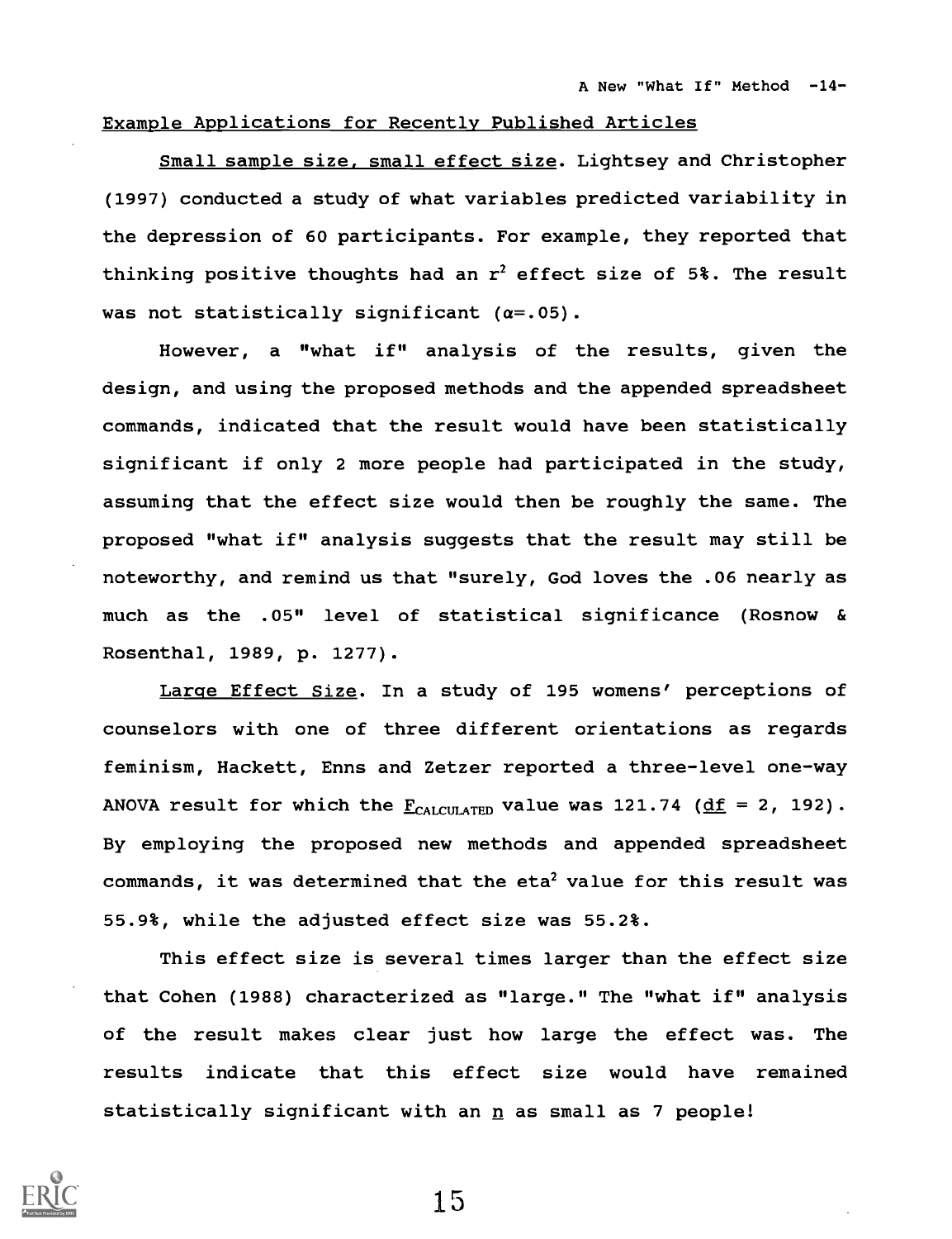A New "What If" Method -15-

Large Sample Size. For the first major hypothesis that she tested, Voelkl (1995) had a sample size of 13,098 participants for a multiple regression problem involving four predictor variables. She reported that, "The overall test of association between school warmth and four student achievement measures was statistically significant, [sic]  $\underline{F}(4, 13093) = 23.83$ ,  $\underline{p} < .0001$ " (p. 133). For these results we can use a computer spreadsheet to determine that  $R^2$  was 0.72% and the actual  $p_{CALCULATED}$  value was 1.2E-19 (i.e., 19 zeroes to the right of the decimal, followed by "12"). The author's discussion of this result was quite succinct, and was offered without any reference to the influence of sample size: "Student perceptions of school warmth were significantly related to academic achievement" (p. 136).

By employing the proposed new methods using the Appendix B spreadsheet commands, we find that here the sample results for a population "adjusted  $R^{2n}$  (i.e., 0.68%) remains statistically significant until the  $n$  drops from 657 to 656. The result clearly indicates that, although the original sample size was huge, still a very large sample remains necessary for this very small effect size to remain statistically significant  $(\alpha = 0.05)$ . This result from the proposed "what if" analysis reinforces the notion that p values cannot be used as reasonable indices of effect, and that the results for this hypothesis were not noteworthy even though they were statistically significant.

### Caveat

The proposed analyses and related methods (see Morse, 1999) do not constitute either magic or a panacea. But the proposed methods

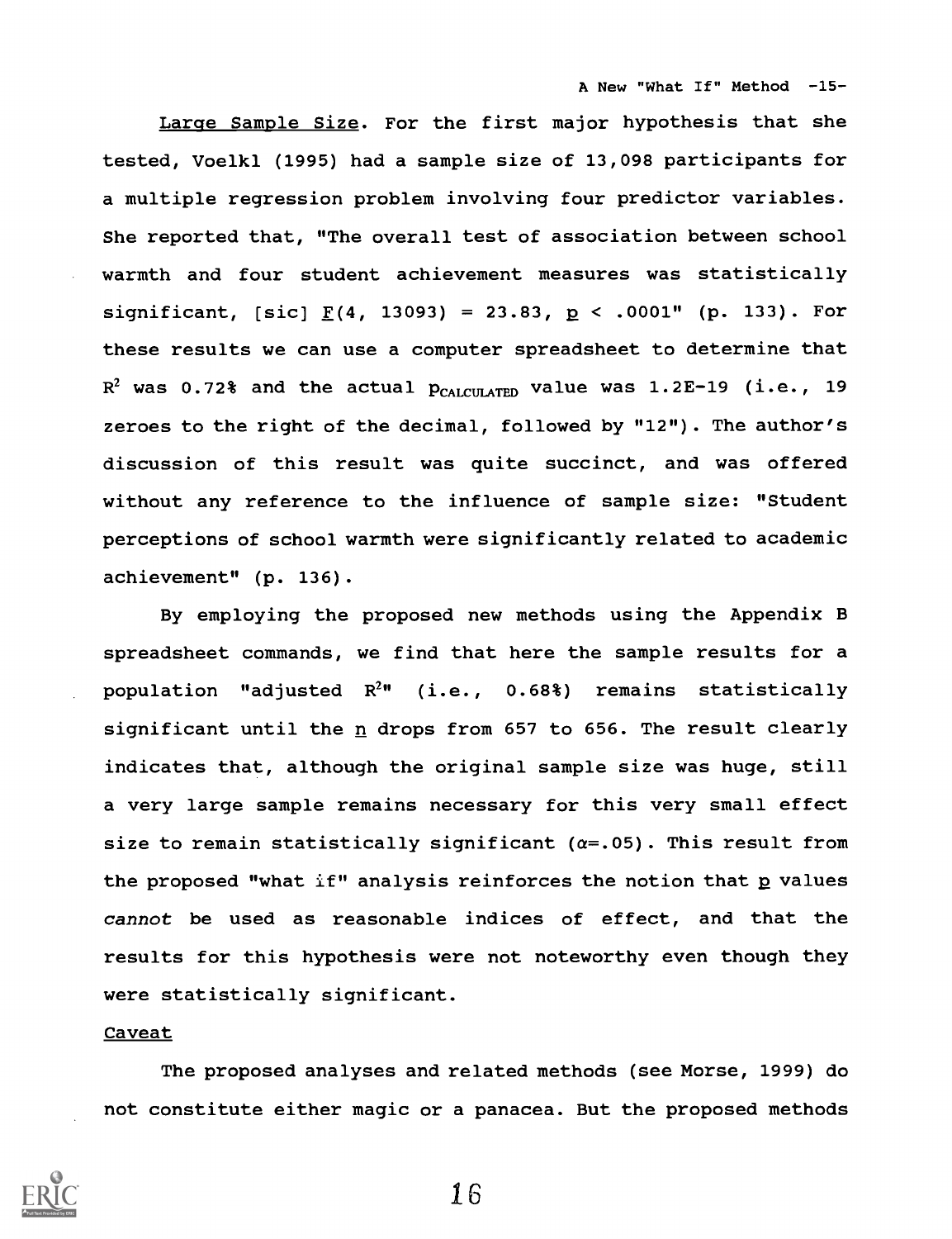may help researchers to see how their sample size may have impacted their calculated p values.

A New "What If" Method -16-

It is also very important to emphasize that the analyses do not have to presume that an exact effect size would be replicated in a future study with more (or fewer) participants. Indeed, in addition to conducting the analyses illustrated here, it may be very useful to conduct the same analyses with both somewhat larger and somewhat smaller effect sizes, so as to model sample size impacts for a given design across a reasonable range of effect size outcomes!

As suggested elsewhere,

In any case, the purpose of this approach is not to identify the exact results that would occur with a different sample size, assuming exactly the same effect size. Rather, the approach focuses on establishing a general ballpark for interpreting statistical significance tests in a sample size context. (Thompson, 1993, p. 368)

Thus, "what if" analysis, just like any other analyses, should not be overinterpreted, and must be employed reasonably and reflectively.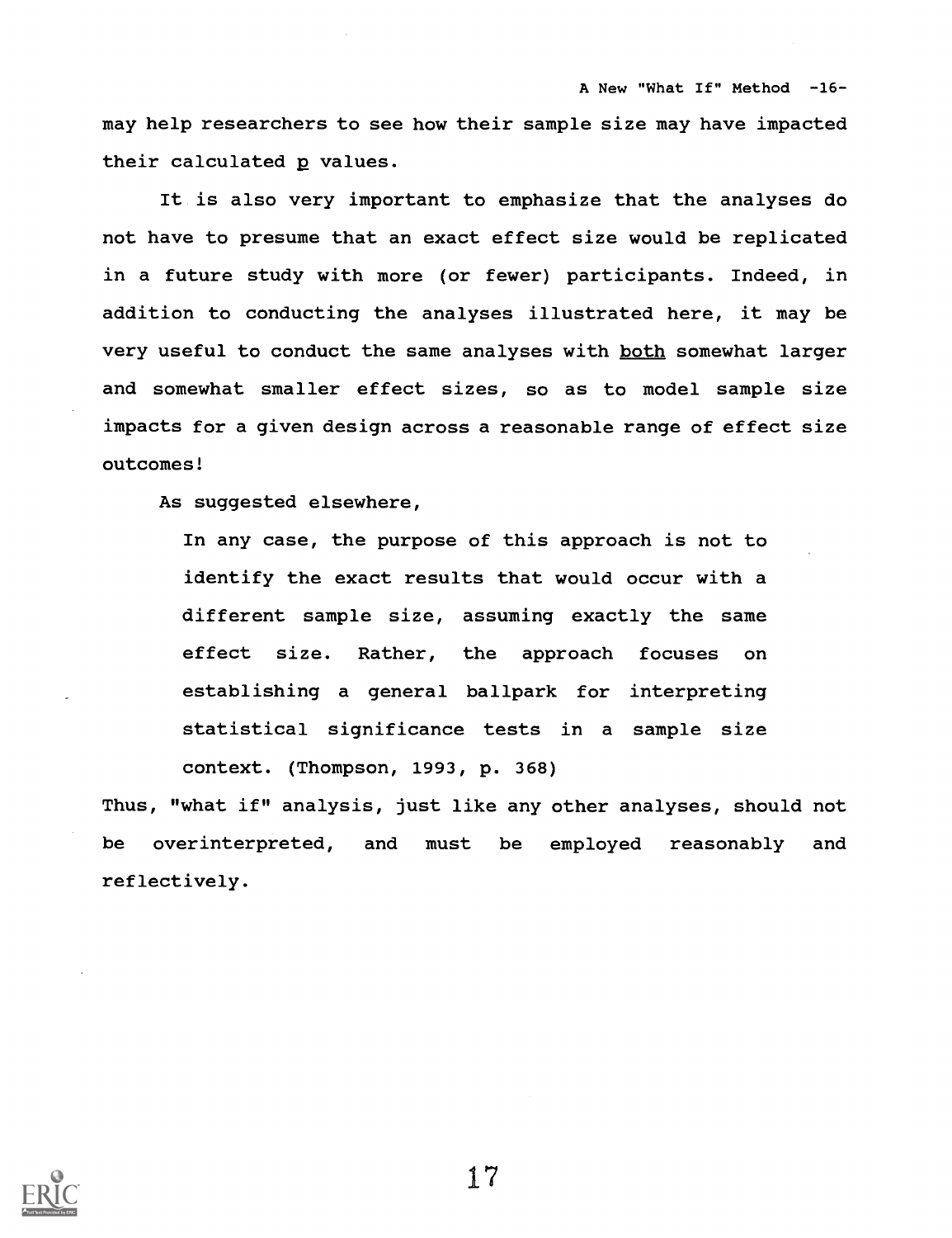#### References

- Abelson, R.P. (1997). A retrospective on the significance test ban of 1999 (If there were no significance tests, they would be invented). In L.L. Harlow, S.A. Mulaik & J.H. Steiger (Eds.), What if there were no significance tests? (pp. 117-141). Mahwah, NJ: Erlbaum.
- American Psychological Association. (1994). Publication manual of the American Psychological Association (4th ed.). Washington, DC: Author.
- Anderson, D.R., Burnham, K.P., & Thompson, W.L. (1999). Null hypothesis testing in ecological studies: Problems, prevalence, and an alternative. Manuscript submitted for publication.
- Association for Assessment in Counseling. (1994). Guidelines for authors. Measurement and Evaluation in Counseling and Development, 27, 341.
- Azar, B. (1997). APA task force urges a harder look at data. The APA Monitor, 28(3), 26.
- Azar, B. (1999). APA statistics task force prepares to release recommendations for public comment. The APA Monitor,  $30(5)$ , 9.
- Bakan, D. (1966). The test of significance in psychological research. Psychological Bulletin, 66, 423-437.
- Berkson, J. (1938). Some difficulties of interpretation encountered in the application of the chi-square test. Journal of the American Statistical Association, 33, 526-536.
- Boring, E.G. (1919). Mathematical vs. scientific importance. Psychological Bulletin, 16, 335-338.
- Carver, R. (1978). The case against statistical significance testing. Harvard Educational Review, 48, 378-399.

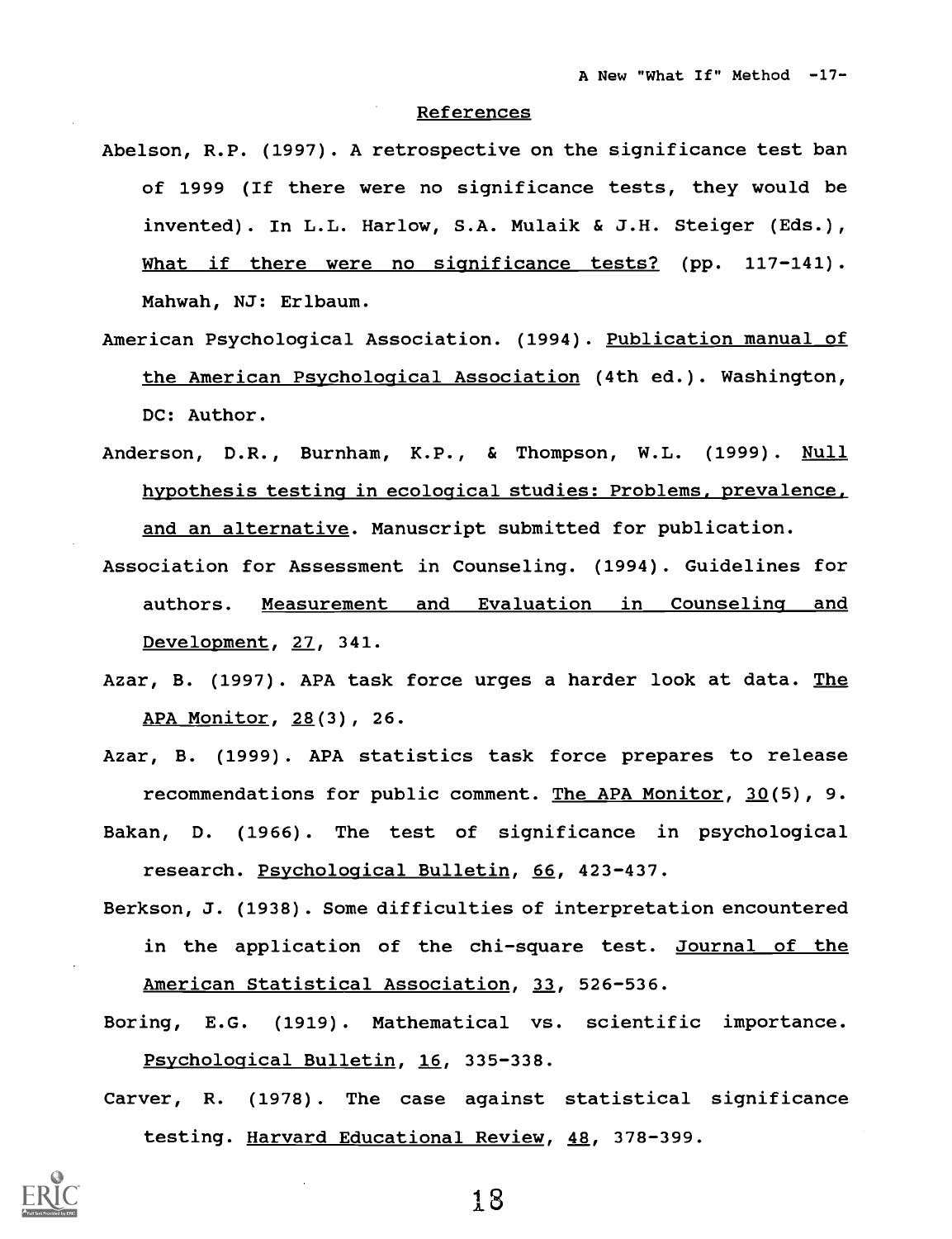- Cohen, J. (1988). Statistical power analysis for the behavioral sciences (2nd ed.). Hillsdale, NJ: Erlbaum.
- Cohen, J. (1994). The earth is round  $(p \lt .05)$ . American Psychologist, 49, 997-1003.
- Cortina, J.M., & Dunlap, W.P. (1997). Logic and purpose of significance testing. Psychological Methods, 2, 161-172.
- Daniel, L.G. (1998). Statistical significance testing: A historical overview of misuse and misinterpretation with implications for the editorial policies of educational journals. Research in the Schools, 5(2), 23-32.
- Ezekiel, M. (1930). Methods of correlational analysis. New York: Wiley.
- Frick, R.W. (1996). The appropriate use of null hypothesis testing. Psychological Methods, 1, 379-390.
- Hackett, G., Enns, C.Z., & Zetzer, H.A. (1992). Reactions of women to nonsexist and feminist counseling: Effects of counselor orientation and mode of information delivery. Journal of Counseling and Development, 39, 321-330.
- Harlow, L.L., Mulaik, S.A., & Steiger, J.H. (Eds.). (1997). What if there were no significance tests?. Mahwah, NJ: Erlbaum.
- Hays, W. L. (1981). Statistics (3rd ed.). New York: Holt, Rinehart and Winston.
- Huberty, C.J, & Pike, C.J. (in press). On some history regarding statistical testing. In B. Thompson (Ed.), Advances in social science methodology (Vol. 5). Stamford, CT: JAI Press.

Kaiser, H.F. (1976). Review of Factor analysis as a statistical method. Educational and Psychological Measurement, 36, 586-589. Kirk, R. (1996). Practical significance: A concept whose time has

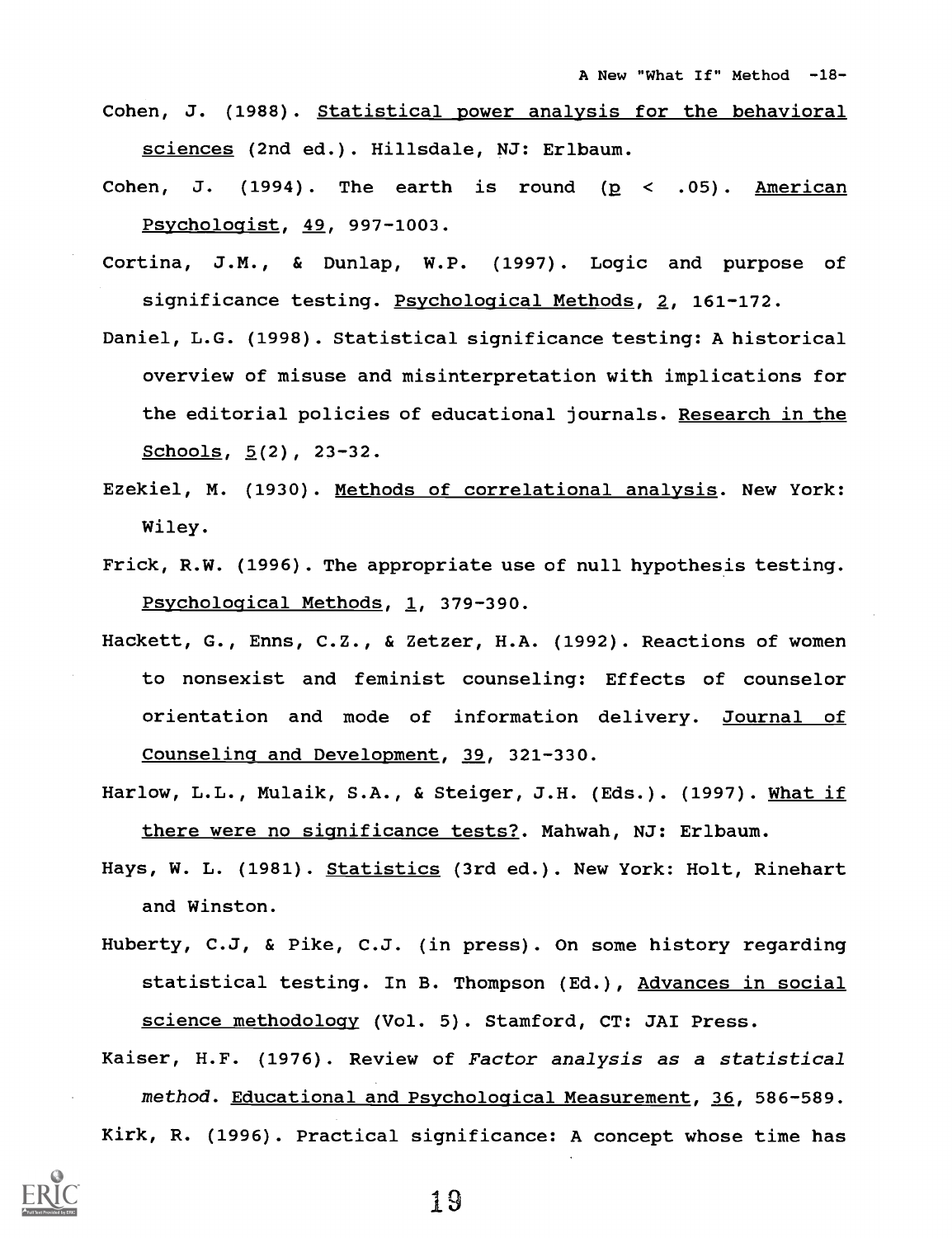come. Educational and Psychological Measurement, 56, 746-759. Kromrey, J.D., & Hines, C.V. (1996). Estimating the coefficient of cross-validity in multiple regression: A comparison of analytical and empirical methods. Journal of Experimental Education, 64, 240-266.

- Levin, J.R. (1998). To test or not to test  $H_0$ ? Educational and Psychological Measurement, 58, 311-331.
- Lightsey, 0.W., Jr., & Christopher, J.C. (1997). Stress buffers and dysphoria in a non-western population. Journal of Counseling and Development, 75, 451-459.
- McLean, J.E., & Ernest, J.M. (1998). The role of statistical significance testing in educational research. Research in the Schools,  $5(2)$ ,  $15-22$ .
- Meehl, P.E. (1978). Theoretical risks and tabular asterisks: Sir Karl, Sir Ronald, and the slow progress of soft psychology. Journal of Consulting and Clinical Psychology, 46, 806-834.
- Mittag, K.G. (1999, April). A national survey of AERA members' perceptions of the nature and meaning of statistical significance tests. Paper presented at the annual meeting of the American Educational Research Association, Montreal.
- Morse, D.T. (1999). MINSIZE2: A computer program for determining effect size and minimum sample size for statistical significance for univariate, multivariate, and nonparametric tests. Educational and Psychological Measurement, 59, 518-531. Nelson, N., Rosenthal, R., & Rosnow, R.L. (1986). Interpretation of significance levels and effect sizes by psychological researchers. American Psychologist, 41, 1299-1301.

Nix, T.W., & Barnette, J.J. (1998). The data analysis dilemma: ban

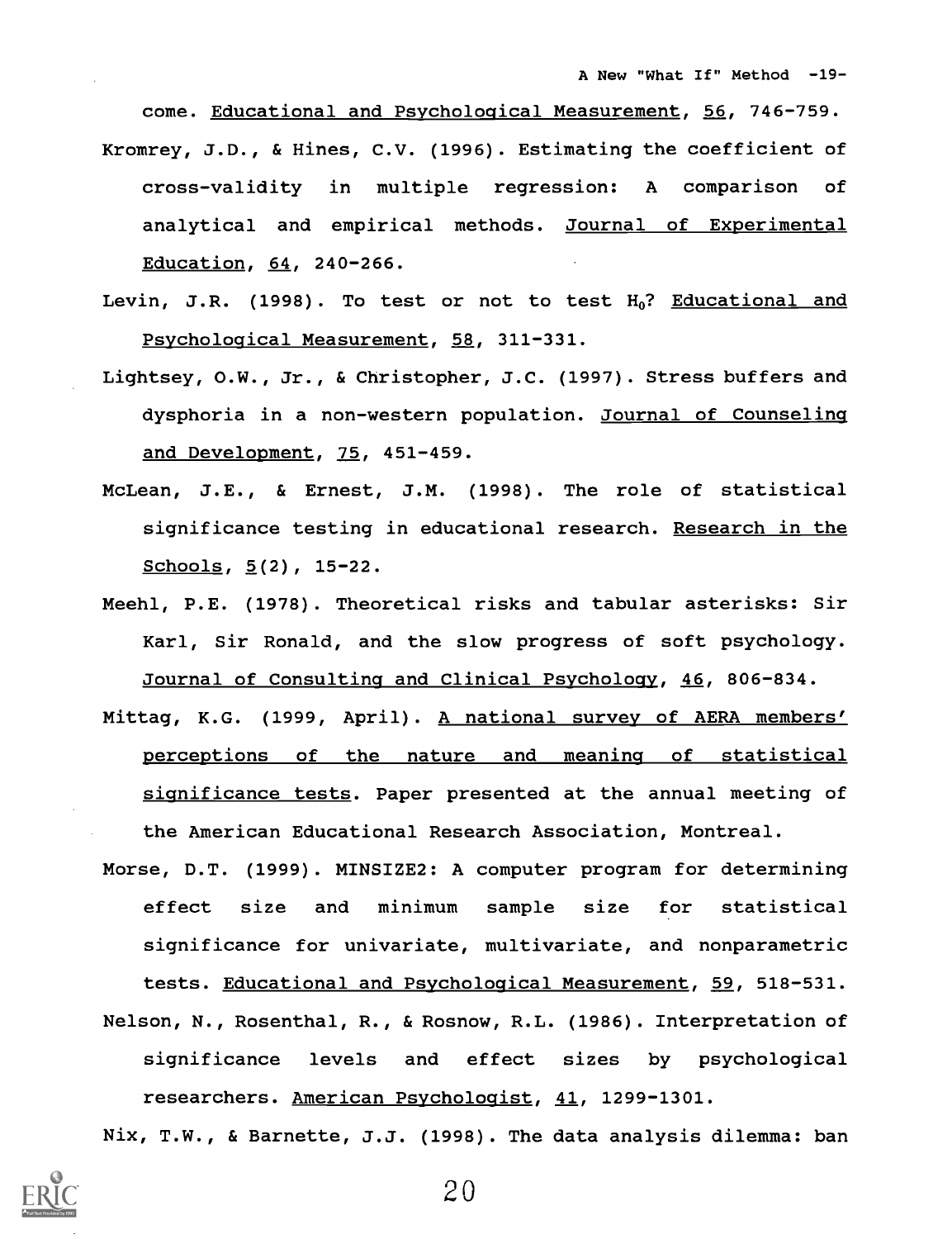or abandon. A review of null hypothesis significance testing. Research in the Schools,  $5(2)$ ,  $3-14$ .

- Oakes, M. (1986). Statistical inference: A commentary for the social and behavioral sciences. New York: Wiley.
- Rosenthal, R., & Gaito, J. (1963). The interpretation of level of significance by psychological researchers. Journal of Psychology, 55, 33-38.
- Rosnow, R.L., & Rosenthal, R. (1989). Statistical procedures and the justification of knowledge in psychological science. American Psychologist, 44, 1276-1284.
- Rozeboom, W.W. (1960). The fallacy of the null hypothesis significance test. Psychological Bulletin, 57, 416-428.
- Rozeboom, W.W. (1997). Good science is abductive, not hypotheticodeductive. In L.L. Harlow, S.A. Mulaik & J.H. Steiger (Eds.), What if there were no significance tests? (pp. 335-392). Mahwah, NJ: Erlbaum.
- Schmidt, F.L. (1996). Statistical significance testing and cumulative knowledge in psychology: Implications for the training of researchers. Psychological Methods, 1, 115-129.
- Shea, C. (1996). Psychologists debate accuracy of "significance test." Chronicle of Higher Education, 42(49), Al2, A16.
- Thompson, B. (1989a). Asking "what if" questions about significance tests. Measurement and Evaluation in Counseling and Development, 22(2), 66-68.
- Thompson, B. (1989b). Statistical significance, result importance, and result generalizability: Three noteworthy but somewhat different issues. Measurement and Evaluation in Counseling and Development, 22(1), 2-5.

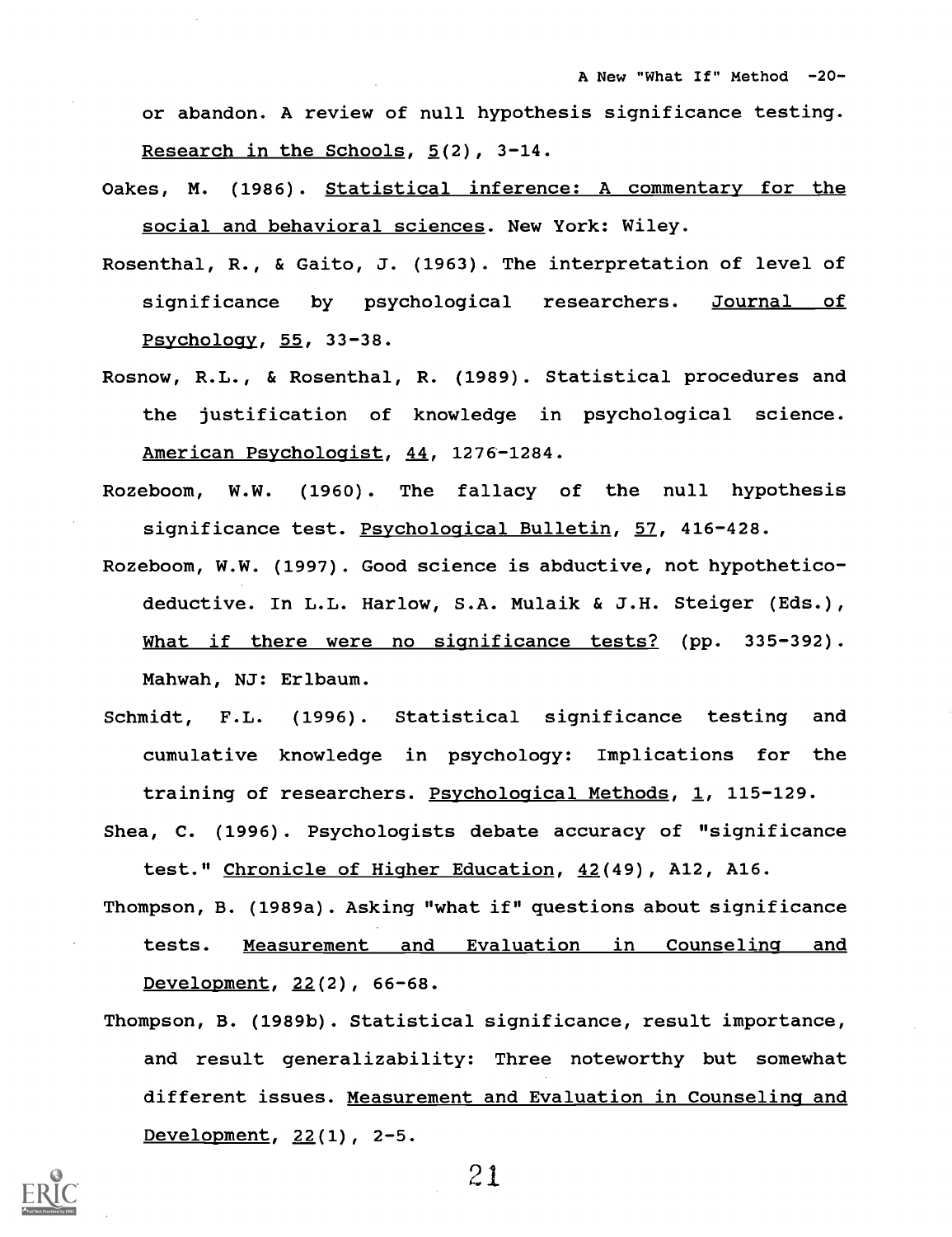- Thompson, B. (1992). Two and one-half decades of leadership in measurement and evaluation. Journal of Counseling and Development, 70, 434-438.
- Thompson, B. (1993). The use of statistical significance tests in research: Bootstrap and other alternatives. Journal of Experimental Education, 61, 361-377.
- Thompson, B. (1996). AERA editorial policies regarding statistical significance testing: Three suggested reforms. Educational Researcher, 25(2), 26-30.
- Thompson, B. (1998). Review of What if there were no significance tests? by L. Harlow, S. Mulaik & J. Steiger (Eds.). Educational and Psychological Measurement, 58, 332-344.
- Tryon, W.W. (1998). The inscrutable null hypothesis. American Psychologist, 53, 796.
- Voelkl, K.E. (1995). School warmth, student participation, and achievement. Journal of Experimental Education, 63, 127-138.
- Wilkinson, L., & The APA Task Force on Statistical Inference. (1999). Statistical methods in psychology journals: Guidelines and explanations. American Psychologist, 54, 594-604. [reprint available through the APA Home Page:

http://www.apa.org/journals/amp/amp548594.html]

Zuckerman, M., Hodgins, H.S., Zuckerman, A., & Rosenthal, R. (1993). Contemporary issues in the analysis of data: A survey of 551 psychologists. Psychological Science, 4, 49-53.

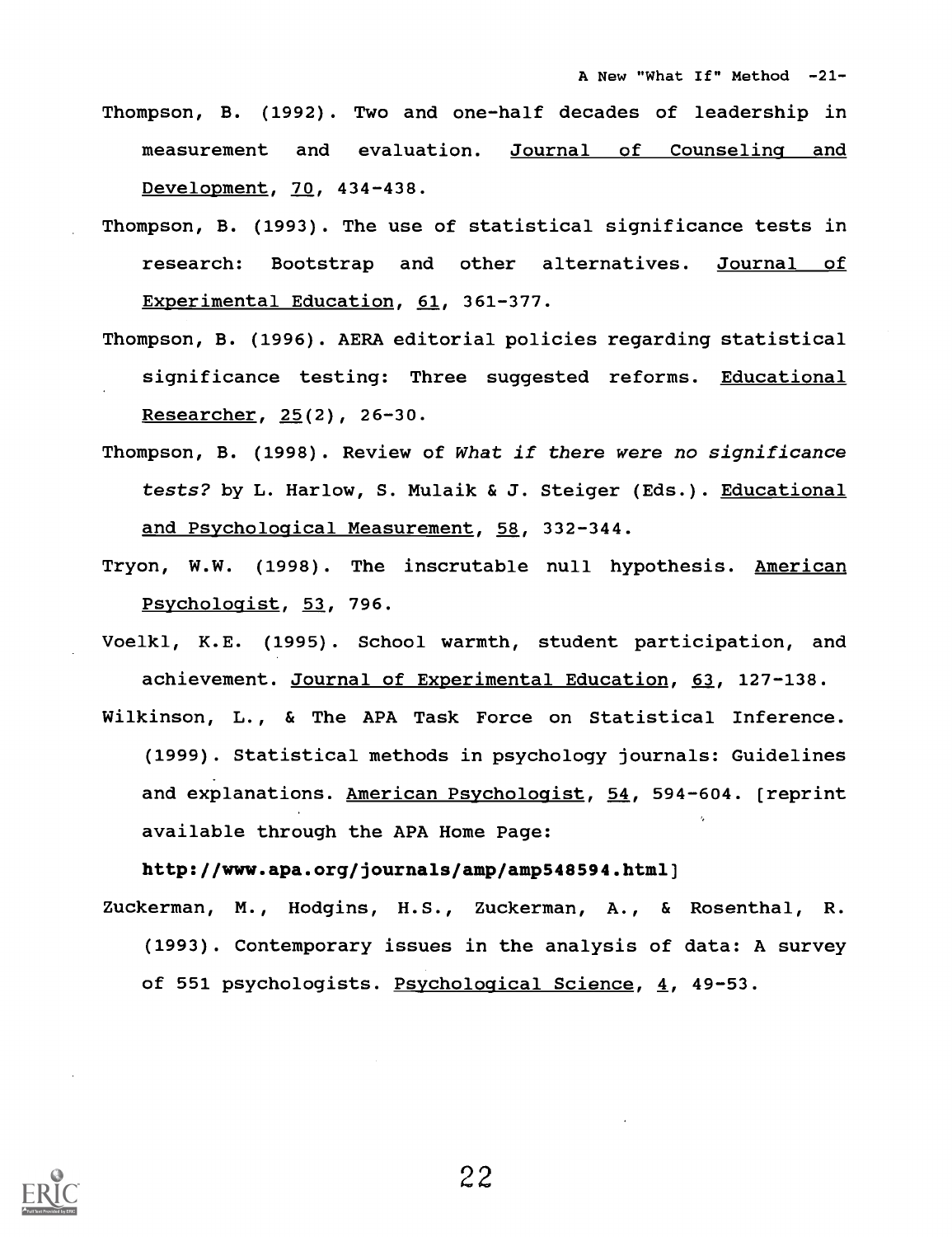Table 1 Illustrative Variations in p for a Fixed Effect Size Across Various Sample Sizes

| $eta^2$<br>$omega^2$<br>$\mathbf{F}_{\text{calc}}$<br>n<br>$P_{calc}$<br>13.8%<br>$-80.7%$<br>0.11<br>.9487<br>6<br>13.8%<br>$-13.6\}$<br>12<br>0.48<br>.7040<br>18<br>13.8%<br>$-3.3%$<br>0.80<br>.5127<br>13.8%<br>1.4%<br>24<br>.3632<br>1.12 |
|--------------------------------------------------------------------------------------------------------------------------------------------------------------------------------------------------------------------------------------------------|
|                                                                                                                                                                                                                                                  |
|                                                                                                                                                                                                                                                  |
|                                                                                                                                                                                                                                                  |
|                                                                                                                                                                                                                                                  |
|                                                                                                                                                                                                                                                  |
| .2528<br>30<br>13.8%<br>4.1%<br>1.44                                                                                                                                                                                                             |
| 13.8%<br>5.8%<br>36<br>1.76<br>.1738                                                                                                                                                                                                             |
| 13.8%<br>42<br>7.0%<br>2.08<br>.1184                                                                                                                                                                                                             |
| 48<br>7.9%<br>13.8%<br>2.40<br>.0801                                                                                                                                                                                                             |
| 54<br>13.8%<br>8.6%<br>2.72<br>.0539                                                                                                                                                                                                             |
| 60<br>13.8%<br>9.1<br>.0361<br>3.04                                                                                                                                                                                                              |
| 66<br>13.8%<br>9.6%<br>3.36<br>.0241                                                                                                                                                                                                             |
| 13.8%<br>9.9<br>72<br>3.68<br>.0160                                                                                                                                                                                                              |
| 13.8%<br>10.2%<br>78<br>4.00<br>.0106                                                                                                                                                                                                            |
| 13.8%<br>10.5%<br>84<br>4.32<br>.0070                                                                                                                                                                                                            |
| 4.64<br>13.8%<br>10.7%<br>.0047<br>90                                                                                                                                                                                                            |
| 96<br>13.8%<br>10.9%<br>4.96<br>.0031                                                                                                                                                                                                            |
| 13.8%<br>11.1%<br>5.28<br>102<br>.0020                                                                                                                                                                                                           |

Table 2 Illustrations of How Statistically Significant Results Occur Either with Large  $n$ 's and Small Effects or Large Effects and Small n's

|     |       |                    | Statistic  |            |
|-----|-------|--------------------|------------|------------|
| n   | $r^2$ | omega <sup>2</sup> | $F_{calc}$ | $P_{calc}$ |
| 385 | 1.0%  | 0.7%               | 3.87       | .0499      |
| 65  | 5.9%  | 4.4%               | 4.01       | .0494      |
| 28  | 13.8% | 10.3%              | 4.32       | .0472      |
| 4   | 70.0% | 54.5%              | 7.00       | .0773      |
| 5   | 70.0% | 58.1%              | 9.33       | .0378      |
| 3   | 80.0% | 63.6%              | 8.00       | .1056      |
| 4   | 80.0% | 68.8%              | 12.00      | .0405      |
| 3   | 90.0% | 81.0%              | 18.00      | .0513      |
| 4   | 90.0% | 83.9%              | 27.00      | .0138      |
|     |       |                    |            |            |

Note. Sample sizes  $(n)$  and p values less than .05 are presented in bold. The first three effect sizes were those characterized by Cohen (1988, pp. 24-27) as "low," "medium," and "large," as regards result typicality.

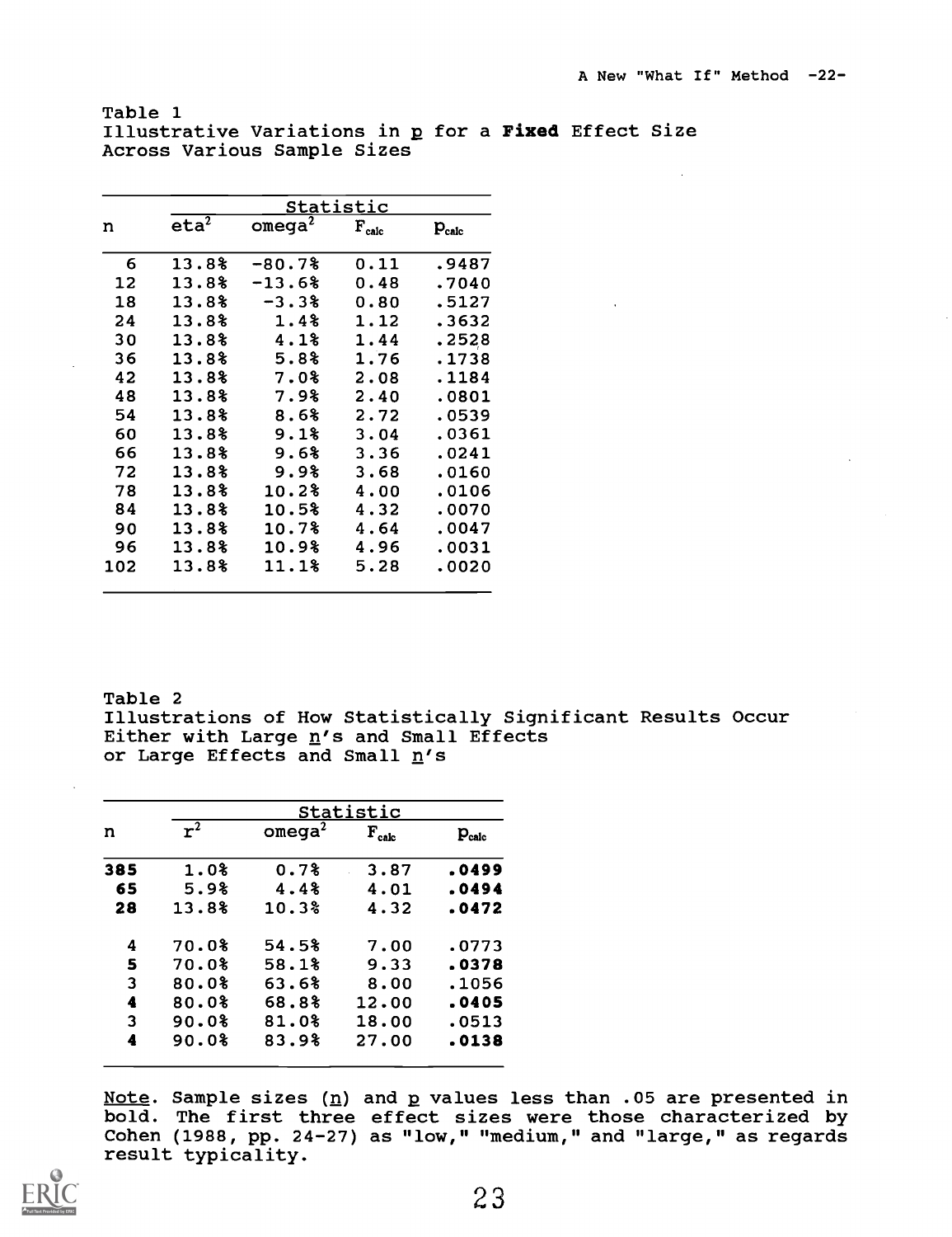Table 3 Illustration of Previously Proposed (Thompson, 1989a, 1989b) "What If" Analyses

| Source SOS           |         | df           | MS    | $F_{calc}$ | $P_{calc}$       | $R^2$  | Adj $\overline{R^2}$ |
|----------------------|---------|--------------|-------|------------|------------------|--------|----------------------|
| $n = 40$             |         |              |       |            |                  |        |                      |
| Exp                  | 10.000  | -2           | 5,000 | 2.056      | .142392          | 10.00% | 2.50%                |
| Unexp                | 90.000  | 37           | 2.432 |            |                  |        |                      |
| Total                | 100.000 | 39           | 2.564 |            |                  |        |                      |
| $\underline{n}$ = 59 |         |              |       |            |                  |        |                      |
| Exp                  | 10.000  | $\mathbf{2}$ | 5,000 | 3.111      | .052335          | 10.00% | 5.09%                |
| Unexp                | 90.000  | 56           | 1.607 |            |                  |        |                      |
| Total                | 100.000 | 58           | 1.724 |            |                  |        |                      |
| $n = 60$             |         |              |       |            |                  |        |                      |
| Exp                  | 10.000  | 2            | 5,000 | 3.167      | $.049649$ 10.00% |        | 5.18%                |
| Unexp                | 90.000  | 57           | 1.579 |            |                  |        |                      |
| Total                | 100.000 | 59           | 1.695 |            |                  |        |                      |

Note. Fixed values in the "what if" analysis are presented in bold.

Table 4 Illustration of New Proposed "What If" Methods Using Fixed "Corrected" Effect Size

| Source SOS           |                      | df                      | MS    | $F_{calc}$ | $P_{calc}$                | $R^2$             | Adj $\overline{R^2}$ |
|----------------------|----------------------|-------------------------|-------|------------|---------------------------|-------------------|----------------------|
| $\underline{n} = 40$ |                      |                         |       |            |                           |                   |                      |
| Exp                  | 10.000               | $\overline{\mathbf{2}}$ | 5.000 |            | 2.056.142392              | $10.00\$          | 2.50%                |
|                      | Unexp 90.000         | 37                      | 2.432 |            |                           |                   |                      |
| Total                | 100.000              | 39                      | 2.564 |            |                           |                   |                      |
| $\underline{n} = 60$ |                      |                         |       |            |                           |                   |                      |
| Exp                  | 7.458                | $\overline{\mathbf{2}}$ | 3.729 |            | 2.297.109827              | $7.46\$           | 2.50%                |
|                      | Unexp 92.542         | 57                      | 1.624 |            |                           |                   |                      |
|                      | <b>Total 100.000</b> | 59                      | 1.695 |            |                           |                   |                      |
| $\underline{n} = 80$ |                      |                         |       |            |                           |                   |                      |
| Exp                  | 6.203                | $\overline{\mathbf{2}}$ | 3.101 |            | 2.546.084988              | $6.20\%$          | 2.50%                |
|                      | Unexp 93.797 77      |                         | 1.218 |            |                           |                   |                      |
|                      | <b>Total 100.000</b> | 79                      | 1.266 |            |                           |                   |                      |
| $n = 121$            |                      |                         |       |            |                           |                   |                      |
|                      | Exp 4.937 2          |                         | 2.469 | 3.064      |                           | $.050413$ $4.94%$ | 2.50%                |
|                      | Unexp 95.063         | 118                     | .806  |            |                           |                   |                      |
| Total                | 100.000              | 120                     | .833  |            |                           |                   |                      |
| $n = 122$            |                      |                         |       |            |                           |                   |                      |
|                      | Exp 4.917 2          |                         | 2.459 |            | 3.077 <u>049777</u> 4.92% |                   | 2.50%                |
|                      | Unexp 95.083         | 119                     | .799  |            |                           |                   |                      |
| Total                | 100.000              | 121                     | .826  |            |                           |                   |                      |

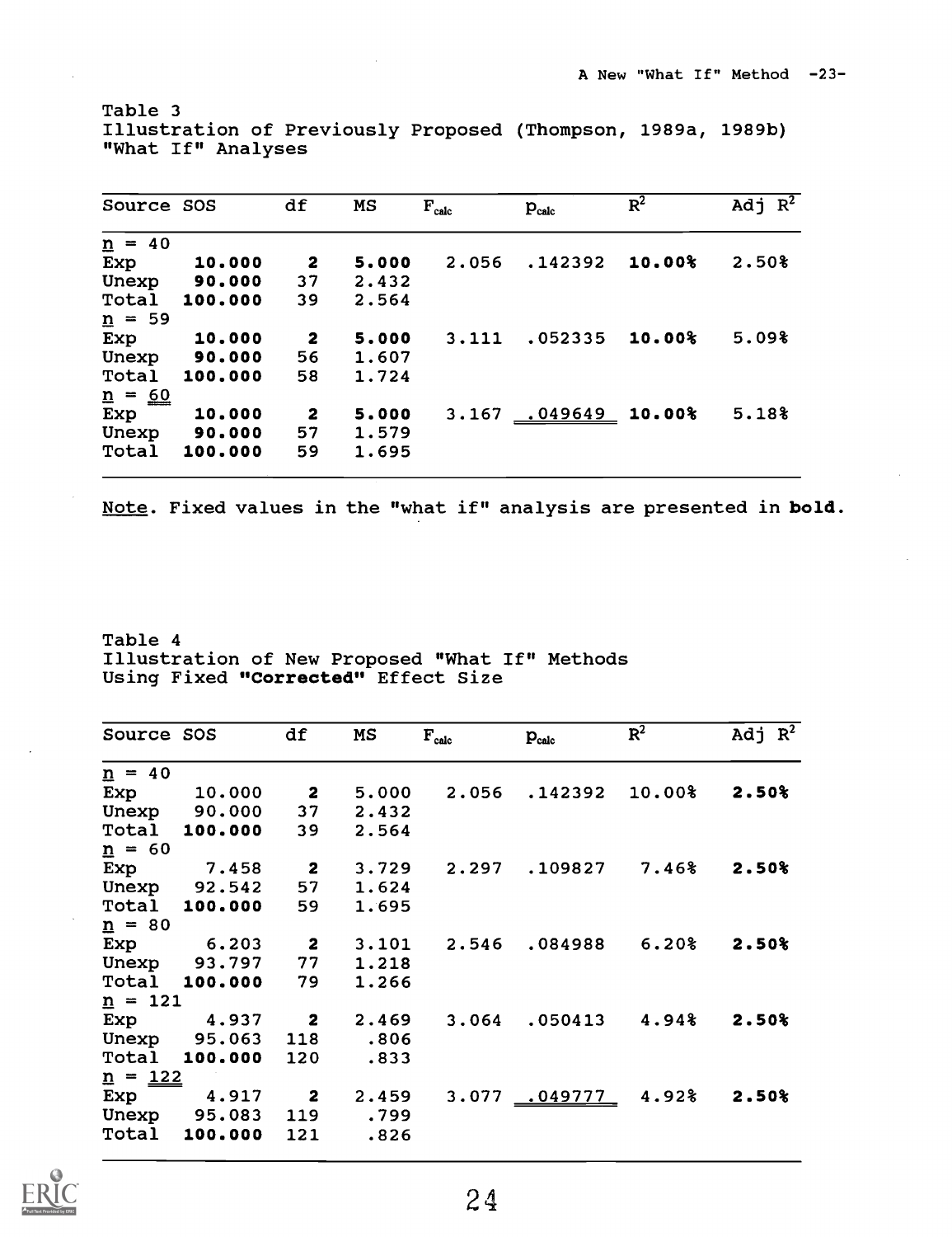# Appendix A Excel Spreadsheet Commands for Previous "What If" Method (Table 3)

 $\bullet$ 

 $\sqrt{2}$  and  $\sqrt{2}$ 

|                              | Input:       |                                            |                         |          |          |                                                  |        |                     |
|------------------------------|--------------|--------------------------------------------|-------------------------|----------|----------|--------------------------------------------------|--------|---------------------|
|                              | A            | B                                          | C                       | D        | Е        | F                                                | G      | H                   |
| $\mathbf{1}$                 | Source       | SOS                                        | df                      | MS       | Fcalc    | pcalc                                            | $R^2$  | Adj R <sup>^2</sup> |
| $\mathbf{z}$                 | Exp          | $+b4*q2$                                   | $\overline{\mathbf{2}}$ | $+b2/c2$ | $+d2/d3$ | <b>Note F1</b>                                   |        | 10.00% Note H1      |
| $\mathbf{3}$                 |              | Unexp $+b4-b2 +c4-c2$                      |                         | $+b3/c3$ |          |                                                  |        |                     |
| $\blacktriangleleft$         |              | Total 100.000 +c5-1                        |                         | $+b4/c4$ |          |                                                  |        |                     |
| 5                            |              | $n =$                                      | 40                      |          |          |                                                  |        |                     |
|                              |              | Note. Cell $F1 = \text{fdist}(e2, c2, c3)$ |                         |          |          |                                                  |        |                     |
|                              | Output:      |                                            |                         |          |          | Cell $H1 = -1-(( (+c4) / (+c4- (c2+1)))*(1-q2))$ |        |                     |
|                              | A            | B                                          | C                       | D        | E        | F                                                | G      | H                   |
|                              | Source       | SOS                                        | df                      | MS       | Fcalc    | pcalc                                            | $R^2$  | Adj R <sup>^2</sup> |
| $\mathbf{1}$<br>$\mathbf{z}$ | Exp          | 10.000                                     | 2                       | 5.000    | 2.056    | .142392                                          | 10.00% | $2.50\%$            |
| 3                            | Unexp        | 90.000                                     | 37                      | 2.432    |          |                                                  |        |                     |
| $\blacktriangleleft$<br>5    | <b>Total</b> | 100.000                                    | 39<br>40                | 2.564    |          |                                                  |        |                     |

Appendix B Excel Spreadsheet Commands for Proposed "What If" Method (Table 4)

|                | Input:     |                                            |           |    |              |                                               |   |                                                  |
|----------------|------------|--------------------------------------------|-----------|----|--------------|-----------------------------------------------|---|--------------------------------------------------|
|                | Α          | B                                          | C.        | D  | $\mathbf{E}$ |                                               | G | H                                                |
| 1 <sup>1</sup> | Source SOS |                                            | df        | MS | Fcalc        | pcalc R <sup>^2</sup>                         |   | Adj $R^2$                                        |
| $2 \mid$       | Exp        |                                            |           |    |              |                                               |   | +g2*b4  2 +b2/c2 +d2/d3  Note F1  Note G1  2.50% |
| 3 <sup>1</sup> |            | Unexp $+b4-b2 +c4-c2 +b3/c3$               |           |    |              |                                               |   |                                                  |
|                |            | 4   Total $100.000 + c5 - 1 + b4/c4$       |           |    |              |                                               |   |                                                  |
| 5 <sup>1</sup> |            |                                            | $n = 122$ |    |              |                                               |   |                                                  |
|                |            |                                            |           |    |              |                                               |   |                                                  |
|                |            | Note. Cell $F1 = \text{fdist}(e2, c2, c3)$ |           |    |              |                                               |   |                                                  |
|                |            |                                            |           |    |              | Cell G1 = $= 1-(-1*(-1)((c4)/((c4-(c2+1)))))$ |   |                                                  |

|                | Output: |                                  |   |      |       |                                         |  |       |  |  |
|----------------|---------|----------------------------------|---|------|-------|-----------------------------------------|--|-------|--|--|
|                |         | в                                | C | D    | E     |                                         |  |       |  |  |
|                |         | 1 Source SOS df                  |   | MS   | Fcalc | pcalc R <sup>2</sup> Adj R <sup>2</sup> |  |       |  |  |
|                |         | <b>2</b> Exp 4.917 2 2.459 3.077 |   |      |       | $.049777$ 4.92%                         |  | 2.50% |  |  |
|                |         | 3   Unexp 95.083 119             |   | .799 |       |                                         |  |       |  |  |
|                |         | 4   Total 100.000 121            |   | .826 |       |                                         |  |       |  |  |
| 5 <sup>1</sup> |         | $n = 122$                        |   |      |       |                                         |  |       |  |  |